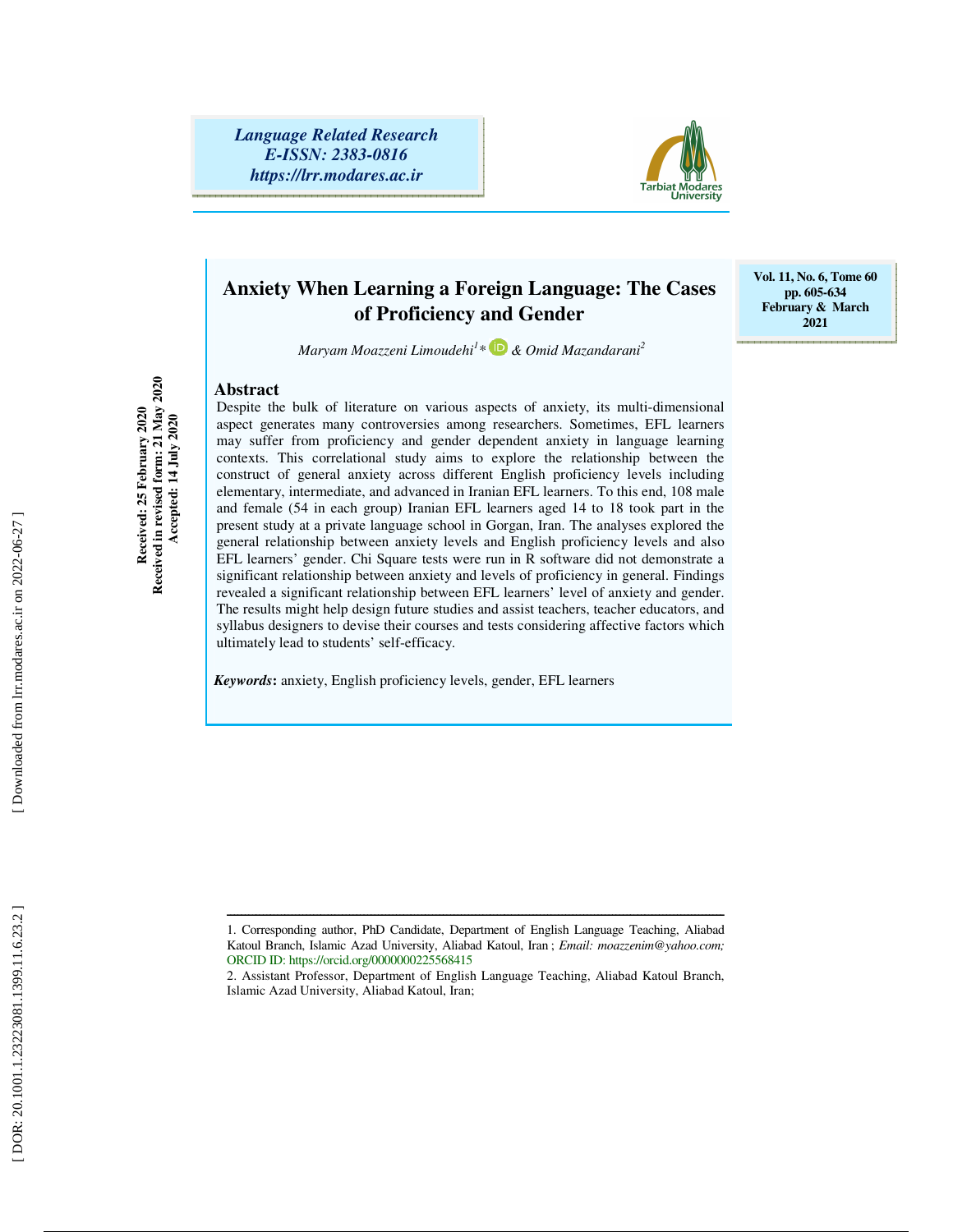*Language Related Research 11(6), (February & March, 2021) 605-634*

### **1. Introduction**

Language learning is a complicated process in which many factors are involved. Apart from cognitive factors, psychological factors play an inevitable role in the learning environment (Horwitz, Horwitz, & Cope, 1986; Gardner & MacIntyre, 1993). Affective factors such as empathy, selfesteem, and anxiety are rooted in psychology and encompass emotional side of human behavior and over the last 30 years many studies confirmed their undeniable role in language teaching (Brown, 2014). Cognitive and affective factors, once considered to be the opposite ends of a continuum are now seen as complementary to each other (Dewaele, 2005). Anxiety is among the affective factors which have attracted the most attention since foreign language teachers have always encountered learners who demonstrate different degrees of uneasiness and worry in the classroom. Horwitz's study (1986) is considered to be the starting point for many other studies on the issue of "Foreign Language Anxiety" (FLA).

There are different perspectives with regard to FLA in the classroom; some believe that anxiety is a major problem and has detrimental effects on language learning (debilitative anxiety) (Gregersen, 2003; Gregersen & Horwitz, 2002); however, other scholars have the opposite idea and consider a small dose of anxiety as a facilitative factor in foreign language learning (Frantzen & Magnan, 2005).

Almost all studies in the field proved the negative influence of anxiety on foreign language learning (Horwitz, 1986). Several studies have focused on the level of anxiety among the learners whereas others have investigated the relationship between FLA and students' oral performance or listening performance. Other researchers on the other hand have inspected its influence on students' test performance. However, since the construct is a multi-faceted one, more studies need to be conducted to cover all its aspects. Most of the studies regarding the issue so far have been implemented in academic contexts among university students with different majors and mostly focused on the influence of FLA on test performance (Birjandi & Alemi, 2010; Cheng, Horwitz & Schallert, 1999). The exclusive EFL context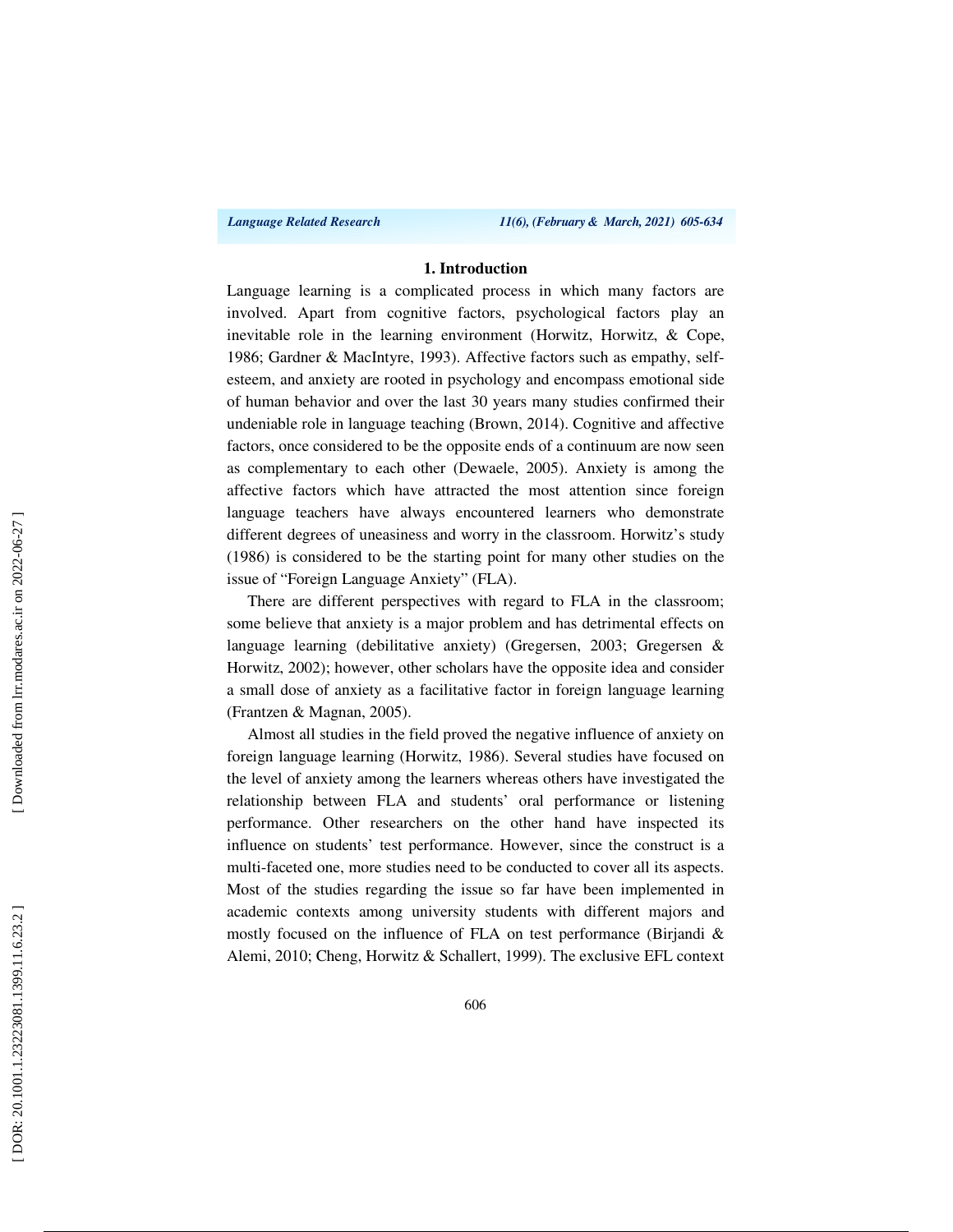of Iran in which students do not have the opportunity to be exposed to a great deal of English makes the situation even more challenging for the students to master a foreign language which adds to the importance of this research..

### **2. Literature Review**

In Horwitz's (1986) study significant negative correlation was found between FLA and English achievement of students who were learning Spanish or French. Chapell, Blanding, and Silverstein (2005) carried out a study among undergraduate and graduate students outcomes of which revealed a significant difference of academic achievement among students showing various degrees of anxiety. In the Thai context, the results of an investigation in an English language program revealed significant correlation between FLA and performance in English language as well (Anyadubalu, 2010).

Wigfield and Kennedy (2007) reported students who have high anxiety do poorly in tests. A study by Batumlu and Erden (2007) showed a significant negative correlation between FLA and English achievement test among university students. Rahimi (1999) found 36.9 % of high school students in Sanandaj, Iran had severe anxiety; Mozaffari's (2001) findings were also in line with the previous research. Salehi and Marefat (2014) explored possible relationship between FLA and test anxiety and also the effects of FLA and test anxiety on foreign language test performance; the results displayed negative effects of both types of anxiety on test performance, and there was also a strong positive relationship between FLA and test anxiety. Daskzan (2004) documented that 37% of male and 53% of female high school students in Saghez, Iran had test anxiety and that there was a significant relationship between test anxiety and academic achievement. Mersi (2012) investigated FLA among male and females EFL learners and found out that females had higher level of anxiety. Rezazadeh and Tavakoli (2009) carried out a study on the relationship between gender, academic achievement, years of study and levels of test anxiety among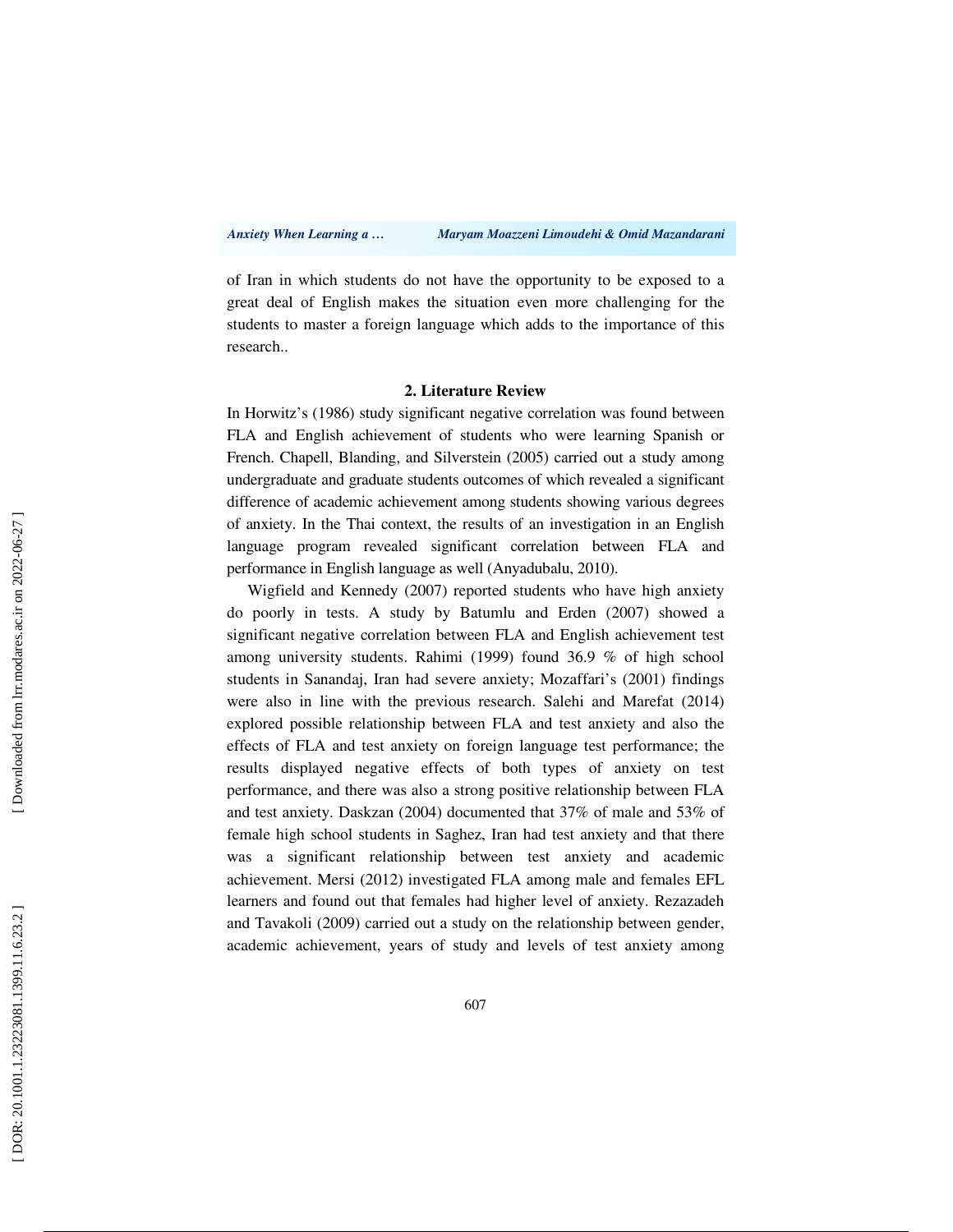university students, and it was revealed that females had a higher level of test anxiety. Two qualitative studies concluded that students in upper-level courses experience higher anxiety (Ewald, 2007; Kitano, 2001). However, Gardner, Smythe, & Brunet (1977) concluded that anxiety decreased when experience and proficiency increased.

Despite the number of studies (Ewald, 2007; Sparks & Ganschow, 2007; Daskzan, 2004), there are still no conclusive results on the issue and research on the differences in anxiety levels among proficiency levels among male and females EFL learners at private language institutes is rather scarce. To narrow the gap, this correlational study explored the relationship between the construct of general anxiety across different English proficiency levels including elementary, intermediate, and advanced in Iranian EFL learners. Based on the purpose of the research, the following research questions were formulated:

1. Are there any significant relationship among anxiety levels of EFL learners and their proficiency?

2. Is there any significant relationship among anxiety levels of EFL learners and their gender?

3. Are there any significant relationship among anxiety levels of female EFL learners and their proficiency?

4. Are there any significant relationship among anxiety levels of male EFL learners and their proficiency?

### **Method**

The participants comprised 108 male and female (54 in each group) EFL learners whose age ranged 13-18 studying at three different proficiency levels at a private language institute in Gorgan, Iran. Cognitive Test Anxiety and Academic Performance based on 4-point Likert scale by Jerrell C. Cassady *Ball State University* and Ronald E. Johnson (2002) was used. A number of 108 out of the original 172 questionnaires were selected in the current study based on the learners' age.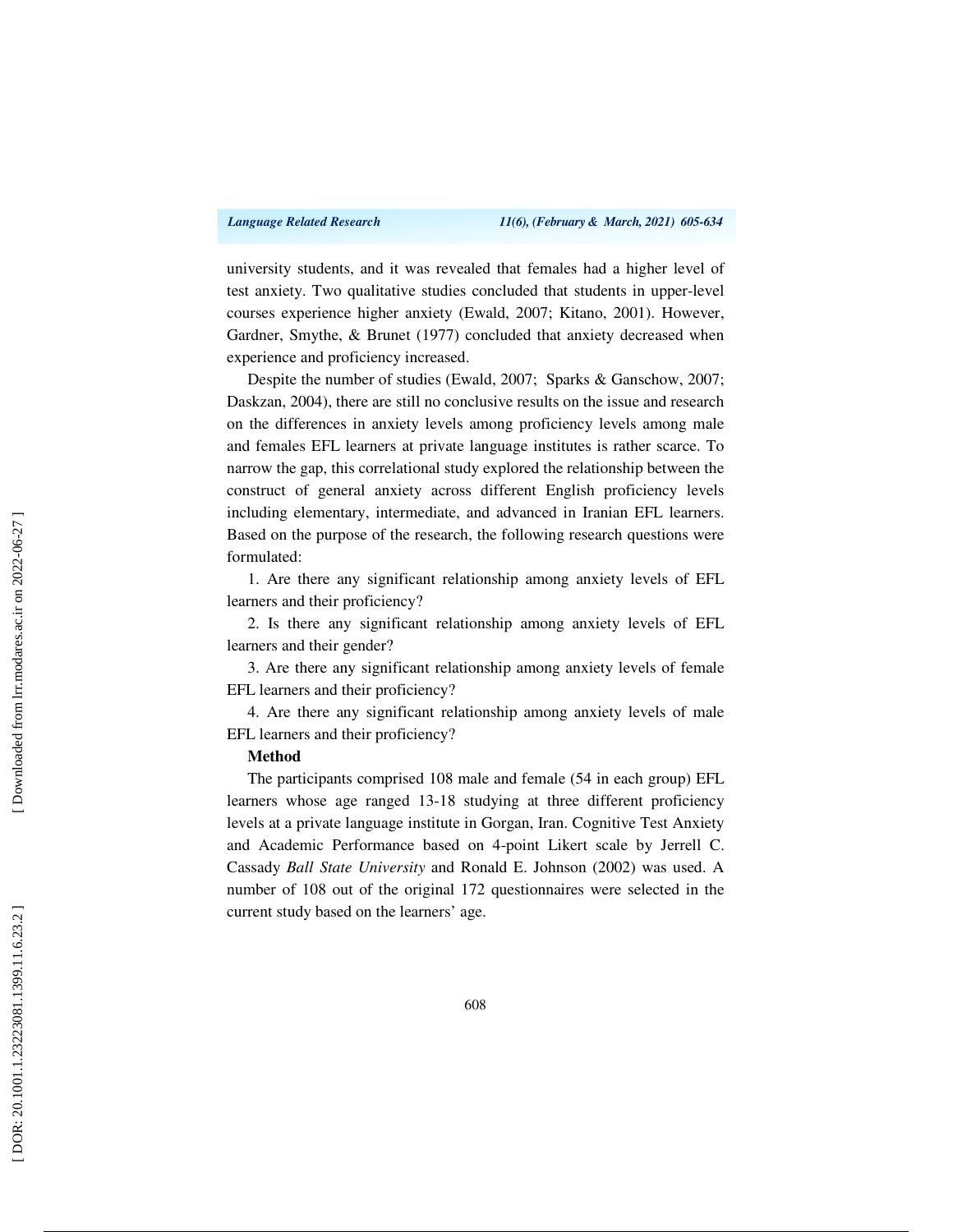#### *Anxiety When Learning a … Maryam Moazzeni Limoudehi & Omid Mazandarani*

### **Data Analysis, Results, and Implications**

The analyses explored the general relationship between anxiety levels and English proficiency levels and also EFL learners' gender. Chi Square tests were run in R software did not demonstrate a significant relationship between anxiety and levels of proficiency in general. Findings revealed a significant relationship between EFL learners' level of anxiety and gender. The results might help design future studies and assist teachers, teacher educators, and syllabus designers to devise their courses and tests considering affective factors which ultimately lead to students' self-efficacy.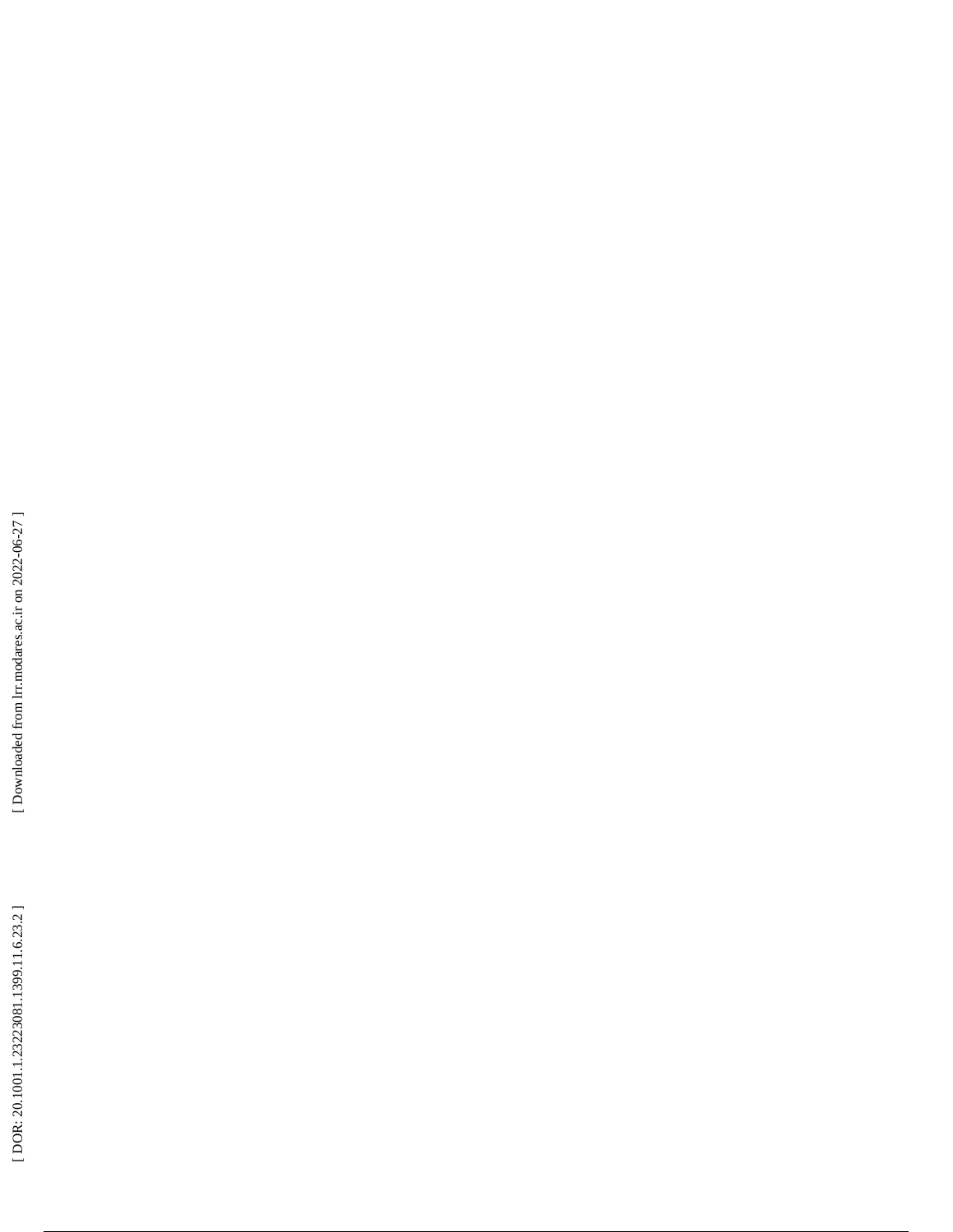دوماهنامة علمي- پژوهشي دا ۱، ش1 (پياپي ٦٠) بهمن و اسفند ١٣٩٩، صص۴٠٥ - ٦٣٤

# اضطراب يادگيری زبان خارجی در سطوح مختلف زبان آموزان پسر و دختر ايرانی

مريم موذنى ليمودهى`\*، اميد مازندرانى`

۱. دانشجوی دکتری گروه زبان انگلیسی، واحد علیآباد کتول، دانشگاه آزاد اسلامی، علیآباد کتول، ایران. ۲. استادیار گروه زبان انگلیسی، واحد علیآباد کتول، دانشگاه آزاد اسلامی، علیآباد کتول، ایران.

دريافت: 06/ 12/ 98 پذيرش: 24/ 04/ 99

### چكيده

 با وجود تعداد قابل توجه مطالعات درخصوص اضطراب ، ساختار چندگانة آن همچنان موضوع بحث میان محققان است. گاهی در محیطهای آموزش زبان خارجی در ایران، فراگیرانی که انگلیسی یا دیگر زبانها را بهمنزلهٔ زبان خارجه یا دوم فرا میگیرند، دچار اضطراب میشوند که ممکن است در سطوح مختلف و در ميان پسران و دختران متفاوت باشد. اين مطالعه كه بر مبناي همبستگي انجام شده است، به بررسي سطوح مختلف اضطراب در ميان سطوح متفاوت زبانآموزان انگليسي ميپردازد. بدين منظور، ۱۰۸ زبانآموز ايراني پسر و دختر ۱۶ تا ۱۸ ساله كه در يک مؤسسهٔ زبان انگليسي در گرگان مشغول زبانآموزی بودند، بررسی شدند. ابتدا میزان اضطراب در سطوح مختلف و سپس در میان زبانآموزان پسر و دختر بررسي شد. تجزيه و تحليل آماري اطلاعات كه از طريق مربع خي در نرمافزارR انجام شد، نشان داد كه دركل بين اضطراب و سطوح مختلف زبانآموزان رابطهٔ معناداري وجود ندارد، اما نتايج نشان دادند كه رابطة معناداري بين سطح اضطراب و جنسيت وجود دارد. دستاوردهاي اين مطالعه براي تنظيم مطالعات وسيعتر آينده و نيز مدرسان زبان انگليسي، تربيتكنندگان مدرسان زبان و همچنين طراحان برنامهٔ درسی مفید خواهد بود تا عوامل عاطفی و بهخصوص اضطراب را در جنبههای مختلف تدريس زبان انگليسي به منزلة زبان خارج ي در ايران مدنظر قرار دهند .

واژههاي كليدي: اضطراب، سطوح زبان انگليسي، جنسيت، بسندگي زبان، فراگيران زبان انگليسي به-عنوان زبان خارجه .

ــــــــــــــــــــــــــــــــــــــــــــــــــــــــــــــــــــــــــــــــــــــــــــــــــــــــــــــــــــــــــــــــــــــــــ

E-mail: moazzenim@yahoo.com :مقاله مسئول نويسندة\*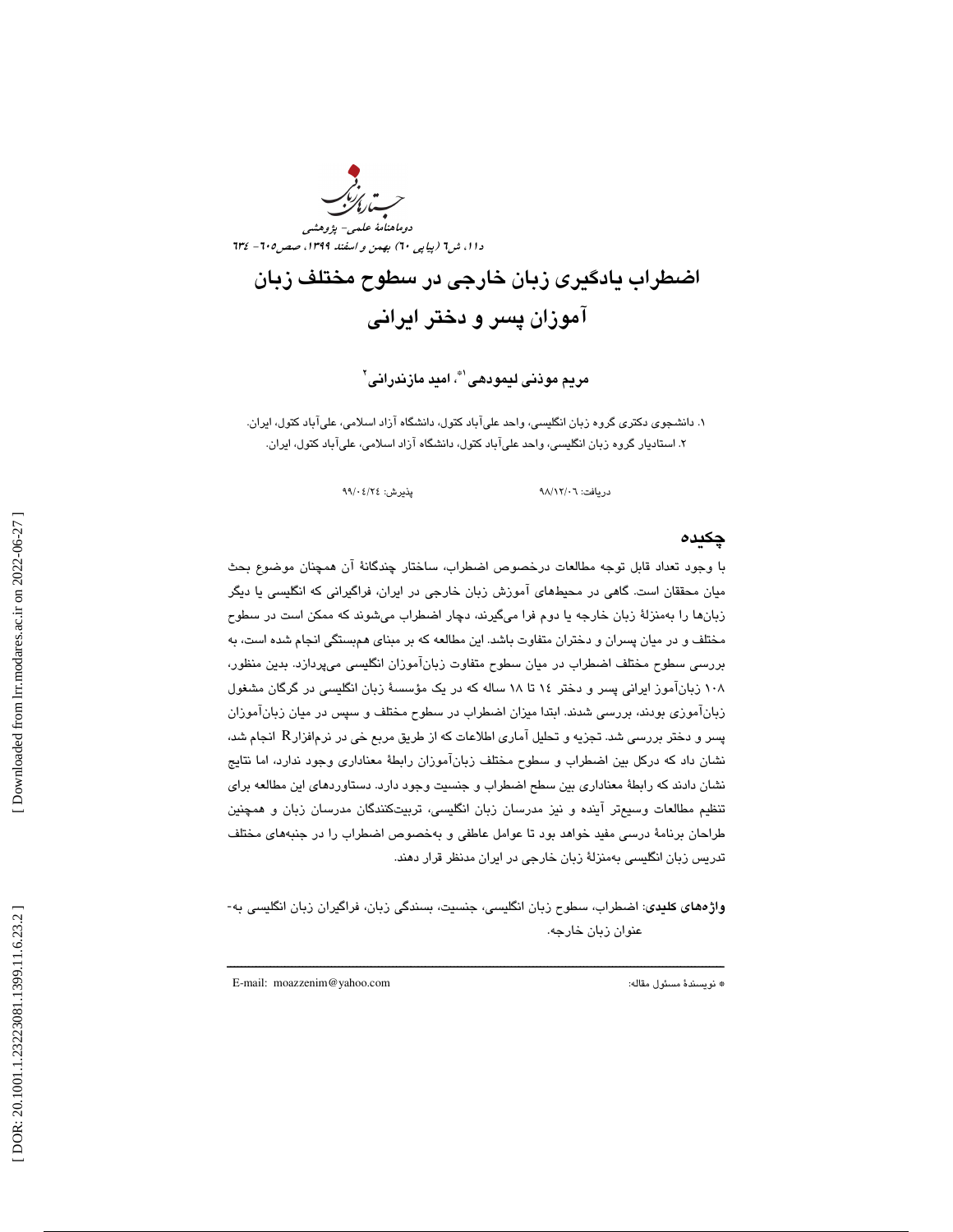اضطراب يادگيري زبان خارجي... چي<del>.</del><br>اضطراب يادگيري

مريم *موذني ليمودهي و همكار*<br>وي مريم<br>**اگسرديم** 

### 1. مقدمه

زبان ابتداييترين و در عين حال پيچيدهترين و پيشرفتهترين ابزار ارتباطي بين انسانهاست كه انتقال معنا را ممكن ميسازد. در دنياي مدرن كنوني و تبديل شدن آن به دهكد ة كوچك جهاني، جوامع انساني برآناند تا از زباني واحد براي انتقال مفاهيم موردنظرشان استفاده كنند. انگليسي بهمنزلة زبان مشترك و بينالمللي در جوامع شناخته شده است. بنابراين ، فراگيري اين زبان بينالمللي براي اهداف مختلف آموزشي و تجاري اهميت ويژهاي دارد. اين امر در كشوري همچون ايران كه زبان انگليسي در آن بهعنوان زبان خارجه محسوب ميشود، اهميتي دو چندان دارد. شاهد اين ادعا افزايش روزافزون مراكز و آموزشگاههاي زبان انگليسي و همچنين تعداد فراگيران زبان انگليسي در سطح كشور است. به طور معمول تمركز اين مراكز و آموزشگاهها بر روي مدرسان و كيفيت مطالب است. از طرف ديگر، همواره زبانآموزاني وجود داشتهاند كه عليرغم كيفيت مطلوب آموزشگاه از نظر علمي عملكرد زباني آنها پيشرفت چنداني را نشان نداده است. اين امر حاكي از وجود عوامل اثرگذار ديگر به جز مدرسان و مطالب درسي در مسير فراگيري زبان است كه از ميان آن ها ميتوان به عوامل عاطفي و رواني اشاره كرد.

يادگيري زبان فرايند پيچيدهاي است كه عوامل مختلفي در آن نقش دارند. نقش جدانشدني و اجتنابناپذير عوامل عاطفي و رواني در محيطهاي آموزش زبان انگليسي بهعنوان زبان دوم و يا زبان خارجه انكارناپذير است. بهكرات ديده شده است كه مدرسان زبان انگليسي بهعنوان زبان خارجه و يا زبان دوم با فراگيراني مواجه ميشوند كه عليرغم درك مطلب ، عملکرد خوبی از خود نشان نمیدهند. این امر محققان حوزههای زبانشناسی و گاهی روان-شناسي را بر آن داشته است كه مسئله را از ابعاد گوناگون بررسي و واكاوي كنند. در طول سه دههٔ اخير، نتايج پژوهشها نشان داده است كه علاوه بر عوامل علمي، عوامل عاطفي و رواني هم بر عملكرد زبانآموزان تأثير بسزايي دارند. عوامل عاطفي و رواني به انواع مختلفي تقسيمبندي ميشوند كه از ميان آن ها ميتوان به برونگرايي، درونگرايي، خودباوري و اضطراب ٰ اشاره كرد. اضطراب ساختارى چندوجهى دارد كه هر كدام از اين وجوه مىتواند به طريقي خاص بر عملكرد زبانآموزان اثر بگذارد. گفتني است برخي اوقات مقدار كمي از ثير مثبت داشته و باعث پيشرفت عملكرد زبانآموزان شده است. همچنين ، اين اضطراب تأ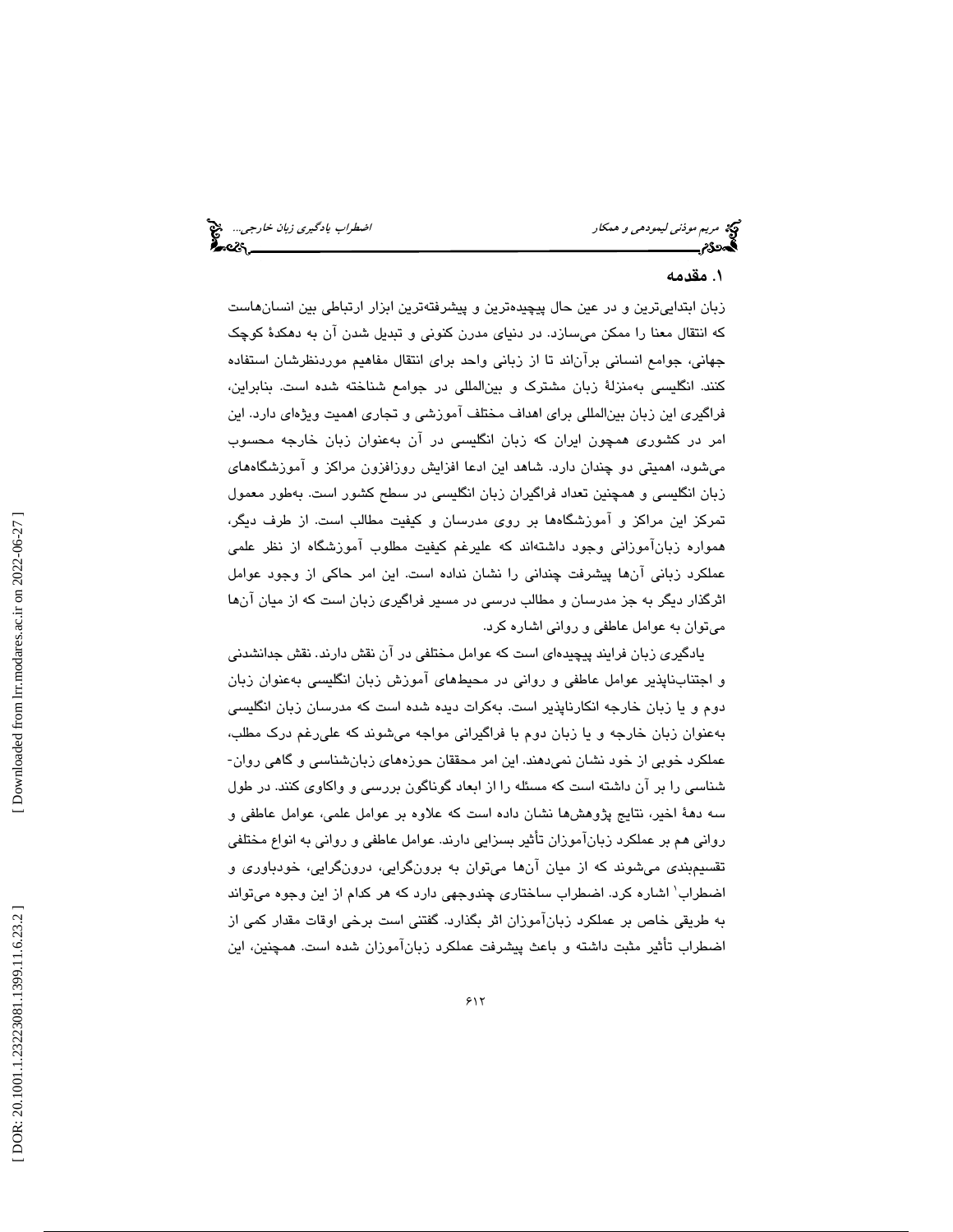امکان وجود دارد که رابطهٔ اضطراب و عملکرد زبانآموزان تحت تأثیر عواملی نظیر محیط آموزشي، سطح و جنسيت زبانآموزان قرار گيرد.

در یک تعریف از اضطراب داریم: «اضطراب هر گونه احساس تنش، تشویش، عصبی<br>بودن و نگرانی است که با برانگیخته شدن سیستم عصبی خودکار در ارتباط است» (Horwitz, 1986, p. 125). اين امكان وجود دارد كه زبانآموزان در مراحل مختلف، اضطراب يادگيري زبان دوم را تجربه كنند كه باعث عملكرد ضعيفشان شود.

از آنجا که فراگیران ایرانی زبان انگلیسی اغلب فرصت چندانی برای مواجهه و تمرین زبان انگليسي ندارند، در هنگام يادگيري زبان انگليسي با چالشها و اضطرابهاي ب يشتري روبهرو میشوند که به عملکرد ضعیف برخی از آنها منجر میشود. شمار مطالعات بر روی اضطراب با درنظر گرفتن سطوح زبانآموزان در بين زبانآموزان پسر و دختر نوجوان و همچنین در محیطهای آموزشگاهی اندک است. در این تحقیق رابطهٔ احتمالی بین سطوح مختلف اضطراب و سطوح بسندگي زبانآموزان ايراني پسر و دختر برر سي . شد افزون بر آن، اضطراب ميانگروهي و بينگروهي در سطوح مختلف زبانآموزان بررسي شد. دادههاي تحقيق در محيط نرم|فزار  ${\rm R}$  تحليل شد.

مطابق با هدف تحقيق، چهار سؤال مطرح شد:

۱. آيا ارتباط معناداري بين سطح اضطراب زبانآموزان و سطح بسندگي آنها (مقدماتي، متوسط، پ و يشرفته) وجود دارد؟

ياآ 2. ارتباط معنادار ي بين سطح اضطراب و جنس يت زبانآموزان وجود دارد؟

 3. آيا ارتباط معناداري بين سطح اضطراب و سطح بسندگي زبانآموزان دختر وجود دارد؟

 4. آيا ارتباط معناداري بين سطح اضطراب و سطح بسندگي زبانآموزان پسر وجود دارد؟

فرضيههای پژوهش نيز عبارتاند از:

ـ ارتباط معناداري بين اضطراب زبانآموزان ايراني و سطح آنها (مقدماتي، متوسط، و پيشرفته) وجود ندارد.

ـ ارتباط معنادار ي بين سطح اضطراب و جنس يت زبانآموزان وجود ندارد.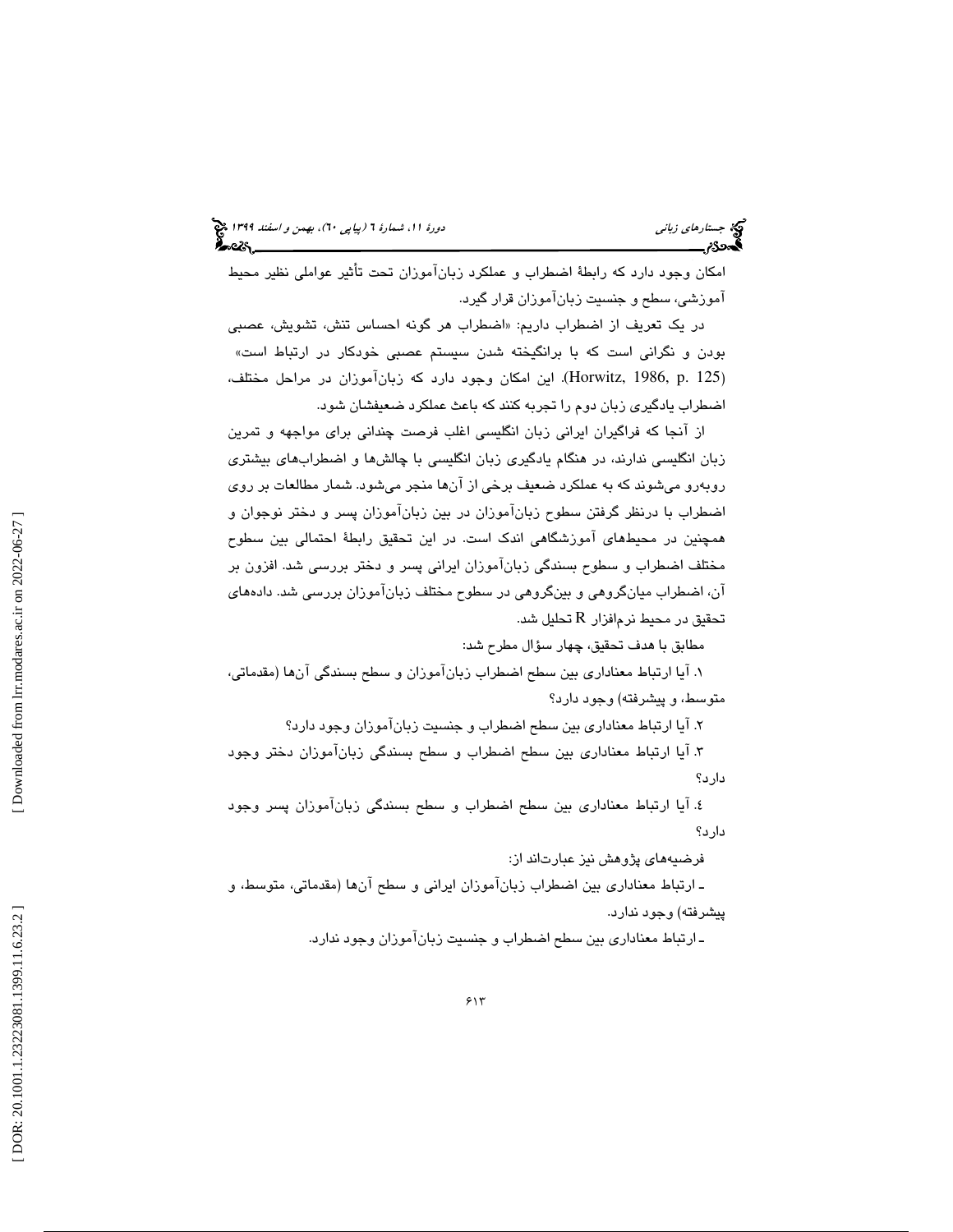مريم موذ*ني ليمودهي و همكار*<br>**مري**م موذ*ني ليمودهي و همكار* 

 ـ ارتباط معنادار ي بين سطح اضطراب و سطح بسندگ ي زبانآموزان دختر وجود ندارد . ـ ارتباط معنادار ي بين سطح اضطراب و سطح بسندگ ي زبانآموزان پسر وجود ندارد.

### 2. پيشينة تحقيق

ا**ضطراب زبان خارجی**: در مطالعهای (Chan & Wu, 2004) یک سوم از ۲۰۱ فراگیر زبان مقدماتی انگلیسی در تایوان اضطراب متوسط تا بالا داشتند. چاکرابارتی و سنگوپتا `` (2012) سطح اضطراب بالا را در 146 زبانآموز هندي گزارش كردند. در پژوهش صفري مقدم و غفورنيا'' (2019) بر روى اضطراب زبانى ١٠٠ دانشجوى رشتهٔ آموزش زبان، ارتباط معناداری میان اضطراب زبانی و سطح بسندگی زبان<sup>۱٬</sup>دانشجویان نشان داده شد.

اضطراب زبان و عملكرد: در مطالعهٔ هورويتز (1986)، تأثير منفي اضطراب يادگيري زبان بر دستاوردهای زبانی فراگیران زبانهای فرانسه و اسپانیایی نشان داده شد. در مطالعهاي ديگر، اضطراب زباني بهشكل معناداري بر روي عملكرد دانشجويان اثر منفي نشان داد (Chapell et al., 2005). در تحقيقي تأثير منفي اضطراب بر عملكرد زباني فراگيران تحقيقي ديگر بر روي دانشآموزان زبان نشان داده شد (2007 ,Erden & Batumlu(. مقطع راهنمايي در بانكوك نشان از ارتباط منفي و عملكردي بين اضطراب و كارآمدي دانشآموزان داشت (Anyadubalu, 2010). در پژوهشی دیگر نیز تأثیر منفی اضطراب يادگيري زبان بر عملكرد و دستاوردهاي انگليسي ۳۸ دانشآموز دبيرستاني نشان داده شد  $(2014)$ ' (2011). مطالعهای كه توسط صالحی و معرفت $(2014)$  (Fard Kashani &Atef-Vahid, انجام شد، تأثير زيانبار اضطراب يادگيري زبان و اضطراب از آزمون بر عملكرد زباني نشان داده شد. با این حال، تحقیق بیرجندی و عالمی $^{17}$ (2010) بر روی دانشجویان مهندسی فارسزبان ارتباط معناداري بين اضطراب يادگيري زبان و عملكرد در آزمون نشان نداد.

اضطراب زبان و سطوح بسندگي: تحقيق كيتانو<sup>،</sup>'' (2001) اضطراب بالاي زبانآموزان سطح پيشرفتهٔ ژاپني را در ميان فراگيران سطوح مقدماتي، متوسط و پيشرفته نشان داد. در خصوص «اضطراب زباني» مطالعهٔ ليو<sup>ه</sup>` (2006) در چين بر روي ۱۰۰ زبانآموز انگليسي نشان از وجود اضطراب كمتر در سطح پيشرفته در مقايسه با سطوح مقدماتي و متوسطه داشت. زبانآموزان سطح اضطراب كمتري دارند. با اين حال، پژوهشي ديگر نشان از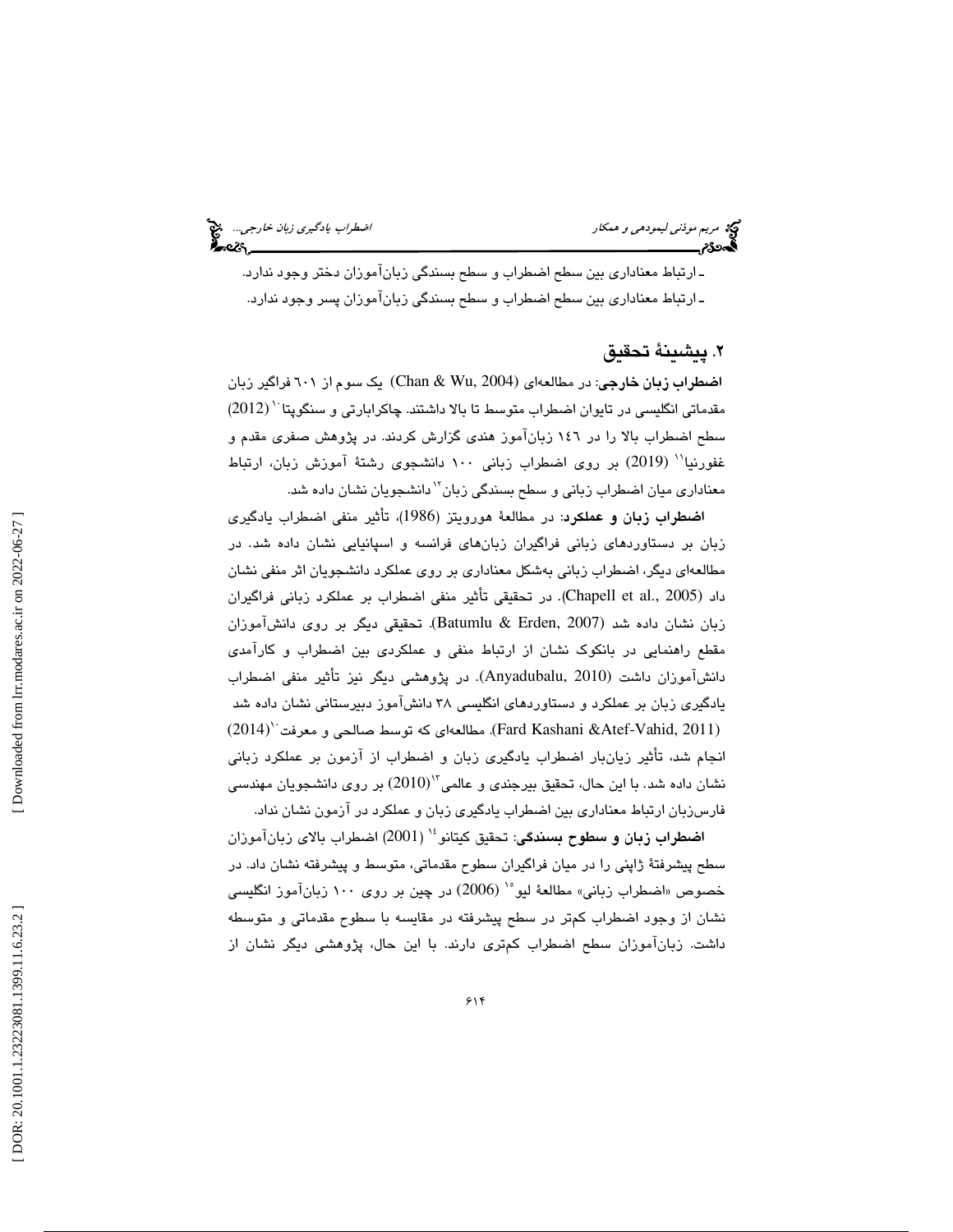اضطراب بيشتر دانشجويان كالج با بسندگي بالاي مهارت زباني در مقايسه با زبانآموزان با بسندگی پایینتر داشت (Ewald, 2007). پژوهشی بر روی سه سطح بسندگی زبان در زبانآموزان اسپانيايي اضطراب زبانآموزان پ يشرفته را نشان داد (2009 ,Garau . (Marcos-Llina´s & Juan

اضطراب و سالهاي تحصيل و جنسيت: رضازاده و توكلي<sup>11</sup> (2009) در ميان ١١٠ دانشجوی کارشناسی دانشگاه اصفهان رابطهٔ معناداری میان اضطراب آزمون و سالهای تحصیل را گزارش نکردند. مطالعهای دیگر بر روی ۸۰ زبانآموز رابطهٔ معناداری بین اضطراب و سالهاي تحصيل در دانشگاه نشان نداد، اما اضطراب در دختران بيشتر از پسران بود (Sadighi et al., 2009). مصری<sup>٬٬</sup> (2012) در بررسی اضطراب ٥٢ دانشجو، سطح بالای اضطراب را بهشكل معناداری در دختران نشان داد. محمودزاده <sup>۱۸</sup> (2013) در تحقيق خود ميزان اضطراب را در كلاسهاي مختلط بيشتر از كلاسهاي تكجنسيتي گزارش در مطالعهاي روي زبانآموزان انگليسي تخصصي مشخص شد كه زبانآموزان سطح كرد. متوسط تا بالا از اضطراب زباني رنج ميبردند كه برخي از دلايل آن ترس از ارزيابي منفي و آزمون بود (2018 ,Pizzarro-Amengual (. مطالعه بر روي 103 دانشجوي زبان انگليسي سطح اضطراب دختران را بيشتر از پسران نشان داد (2019 Gerencheal & Mishra,).

اضطراب زبان و مهارتهاي خواندن، نوشتن و شنيدن: رابطة معناداري بين اضطراب زبانی و مهارتهای خواندن و نوشتن ٦٨ دانشآموز در مطالعهٔ آرگمن و ابوربیعه<sup>۱۰</sup> (2002)<br>نشان داده شد. مطالعهٔ اضطراب زبانی، مهارتهای خواندن وشنیدن و کارآمد پنداشتن زبان-آموزان نشان داد كه زبانآموزاني كه خود را كارآمدتر ميپنداشتند، اضطراب زباني كمتري داشتند (Mills et al., 2006). تأثير مخرب اضطراب بر عملكرد گفتاري زبانآموزان در مطالعهٔ چن و لی $^{\gamma}$  (2011) نشان داده شد. غفار شر و شیرازیزاده'`` (2011) همبستگی منفي معناداري بين كمالگرايي، اضطراب زباني و مهارت خواندن ميان دانشجويان كارشناسي رشتهٔ زبان انگليسي نشان دادند. ارتباط منفي اضطراب زباني و مهارت شنيداري زبانآموزان در مطالعات ديگر نيز نشان داده شده است ;2012 (Atasheneh & Izadi, 2012 Soodmand et al., 2014). فارسيان<sup>7</sup> و همكاران (2015) رابطة معكوس معناداري بين اضطراب زبان خارجه و انگيزهٔ پيشرفت و اضطراب زبان خارجه و هوش هيجاني نشان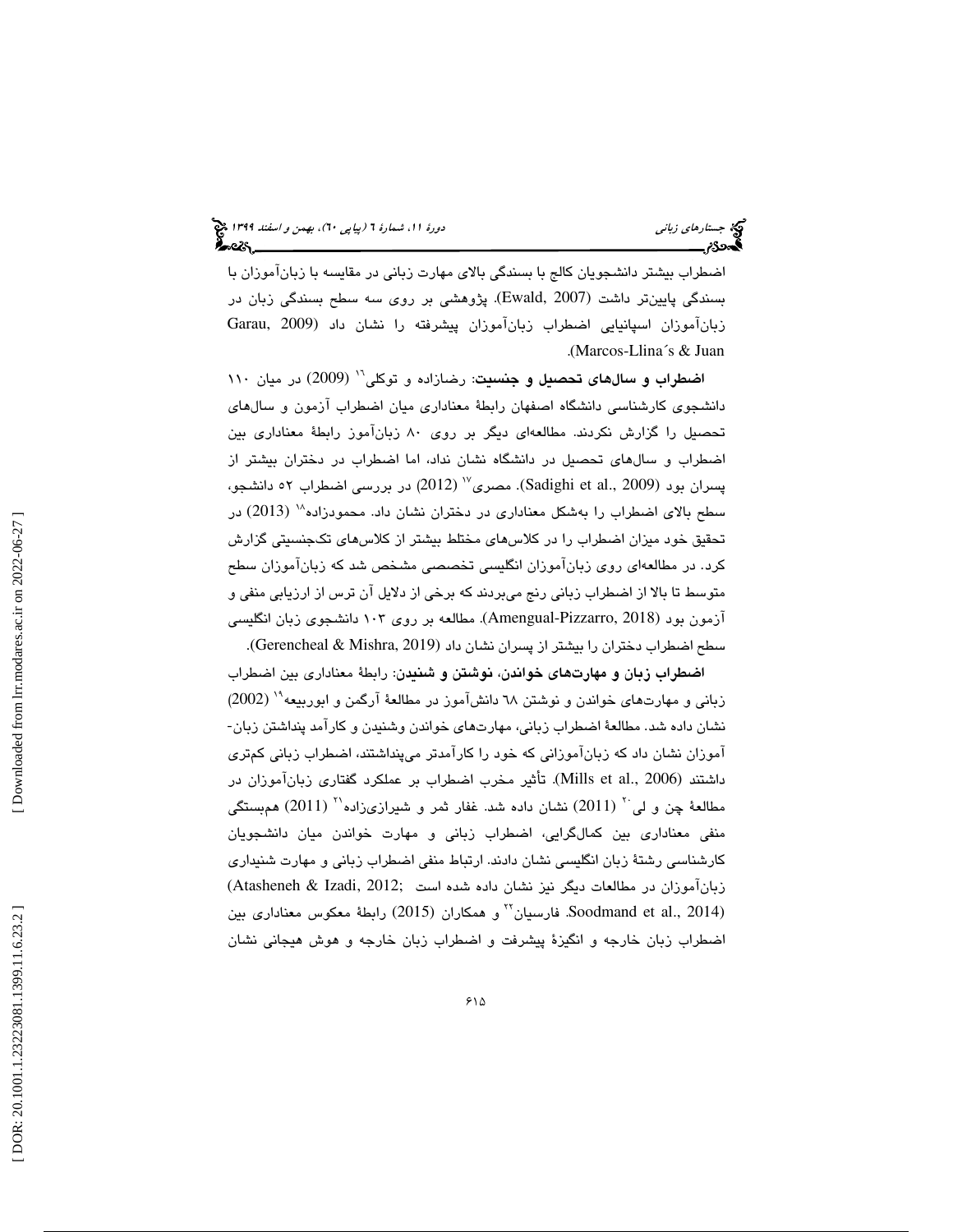لض*طراب يادگيري زبان خارجي...*<br>اضطر*اب يادگيري زبان خارجي..* 

دادند. رابطه اضطراب و عملكرد نگارشي ضعيف فراگيران زبان انگليسي در نتايج پژوهشي ديگر نشان داده شد (2017 .Shirazizadeh et al). در تحقيقي ديگر، مشخص شد كه بيشترين سطح اضطراب زباني دانشآموزان دبيرستاني به ترتيب در مهارتهاي گفتاري، خواندن، نوشتار و شنيداري وجود دارد (2018 ,Male(. نتايج پژوهشي ديگر رابطة منفي اضطراب ومهارت خواندن فراگيران زبان انگليسي را نشان داد Tabatabaee Farani et). al., 2019)

مرور پيشينهٔ تحقيق نشان ميدهد كه محققان اين حوزه با توجه به تنوع زمينهها به نتايج متفاوتي دست يافتهاند و اين امر مستلزم تحقيق بيشتر است. پژوهش كنوني با توجه به ضرورت و اهمیت لحاظ کردن عوامل عاطفی در امر زبانآموزی انجام شد. افزون بر آن، پيشينهٔ تحقيق، مطالعات زيادي را بر روي اضطراب در سطوح مختلف زبانآموزان پسر و دختر ايراني در محيط مؤسسات زبان انگليسي نشان نميدهد. از اين رو، در تحقيق حاضر میزان اضطراب در سه سطح مقدماتی™، متوسط<sup>۲۶</sup> و پیشرفته°<sup>۲</sup> در میان گروهی از فراگیران زبان انگلیسی پسر و دختر ایرانی در یک مؤسسهٔ آموزش زبان بررسی شد.

## . چارچوب نظري 3

مطالعهٔ هورویتز در سال ۱۹۸۲ سرآغاز و مبنای مطالعات بعدی درخصوص اضطراب يادگيري زبان خارجه شده است. اضطراب زبان خارجه توسط هورويتز و همكاران اينگونه تعريف شده است: «مجموعهاى پيچيده و متمايز از اندريافتها، باورها، احساسات و رفتارها در رابطه با كلاس زبان خارجه كه حاصل منحصربهفرد بودن فرایند زبانآموزی است» اضطراب را (1986, p. 128). افزون بر آن، اسپیلبرگر<sup>\</sup> (2015 as cited in Lababidi, 2015) اضطراب را اينگونه تعريف ميكند: اضطراب احساس تنش، دلهره و تشويش است كه با تحريک سيستم عصبي بهوجود ميآيد. اضطراب زبان خارجه رفتار و احساسي است كه در نتيجهٔ تجربهٔ منحصربهفرد زبانآموزی ایجاد میشود (Horwitz et al., 1986, p.128). اضطراب شامل سه مشخصة اساسي و مرتبط است: اضطراب فيزيولوژيكي (فشار خون بالا و اسپاسم عضلانی)، اضطراب رفتاری (غيبت مكرر و ترك موقعيت)، و اضطراب شناختی (شك به خود و توقعات منفي) (2002 ,Pappamihiel(.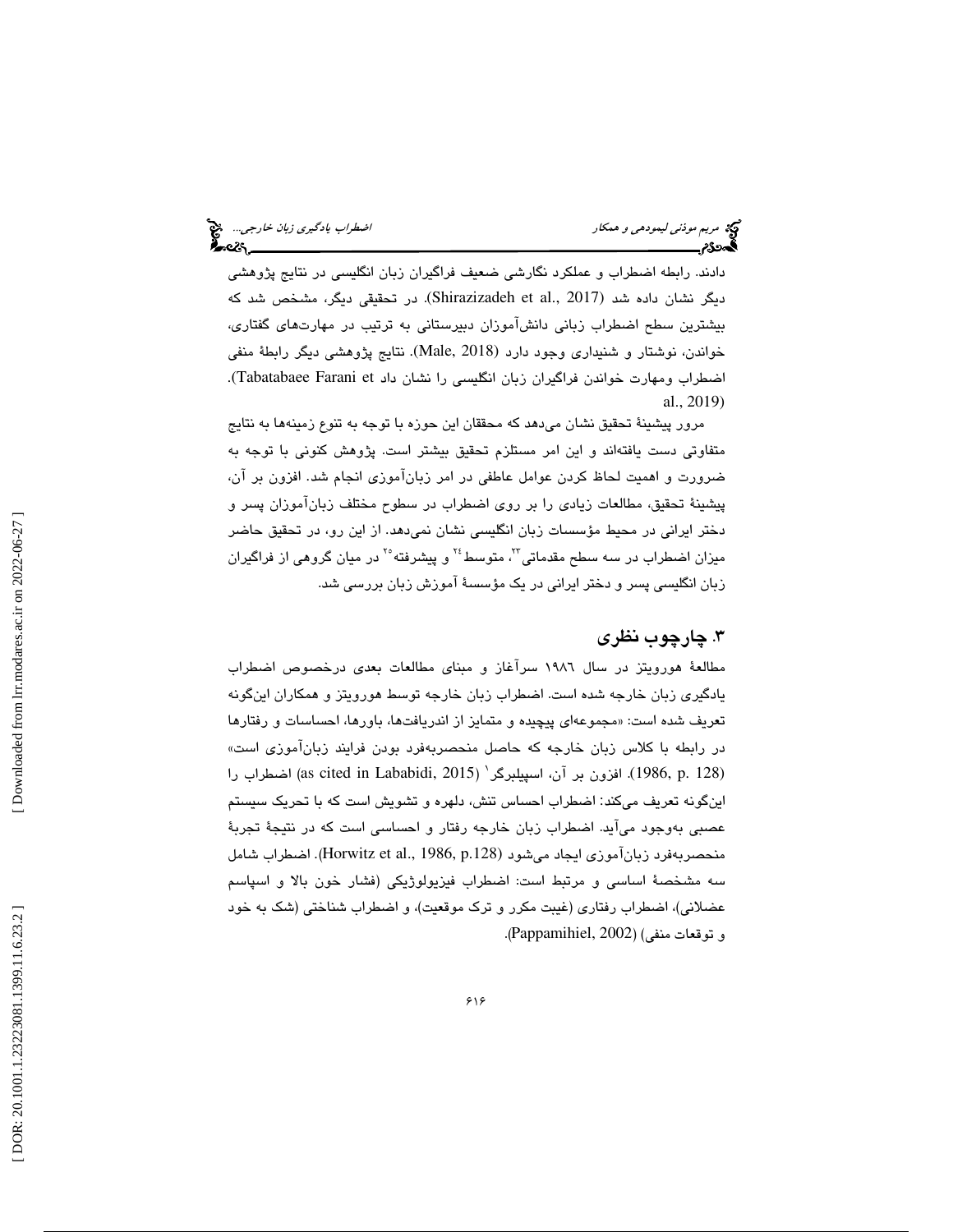جستاره*اي زباني (بياپي 60)، بهمن و اسفند 1*394 فرانس به 130 دورة ا $\mu$  شمارة 1 (پياپي 61)، بهم*ن و اسفند 1*34 فر ક્રિન્ટ∛∖\_

اضطراب حالت فيزيولوژيكي ناپايدار و پاسخي فوري به محركي خاص است و همچنين مشخصة گرايشي شخصي و درنهايت، مرتبط با شرايط خاص/موقعيت است. از ديدگاه شناختي، بالا يا و پايين بودن سطوح اضطراب به درك شخص از ظرفيتش در مقابل محيط تهديدآميز (Spielberger as cited in  $\frac{1}{2}$ بسنگي دارد (2002 .Pappamihiel). داشتن تجارب منفي گذشته در سطوح اضطراب افراد نقش<br>دارد. اين سه تفسير به «اضطراب شخصيتي»<sup>؟</sup> ( Scovel, 1978)، «اضطراب لحظهاي» ً (2015 ,Lababidi اشاره ميكنند .

بهمنظور درك بهتر عوامل مؤثر در اضطراب زباني، عملكرد اين تفاسير از اضطراب در محيطهای زبانآموزی اهميت دارد. اضطراب شخصيتی به مضطرب بودن در بيشتر شرايط اشاره ميكند (Spielberger as cited in Lababidi, 2015). آمادگي عمومي براي تجربهٔ اضطراب در شرايط متفاوت به منزلة خصيصة شخصي فرد درنظر گرفته ميشود ,Dornyei( (.2005 افرادي كه سطح بالايي از اضطراب شخصيتي دارند، درمجموع افرادي عصبي هستند و ثبات عاطفي ندارند (Goldberg, 1992). اضطراب لحظهاي به تجربهٔ «لحظه به لحظهٔ» اضطراب اشاره میكند (28 .MacIntyre, 1999, p. این نوع اضطراب نگرانیای است كه در لحظهای خاص از زمان تجربه ميشود(91 .MacIntyre, 1999, p) از نظر شناختي وقتي افراد اضطراب لحظهای را تجربه میكنند، به اینكه دیگران چطور دربارهٔ آنها فكر میكنند، حساستر میشوند (Lababidi, 2015). از نظر رفتاري، اينگونه افراد دربارهٔ شكستهاي واقعي و خيالي دچار نشخوار ذهنی میشوند و اغلب به دنبال مفری برای اجتناب از شرایط اضطرابآورند .(Lababidi, 2015)

اضطراب شرايط خاص / موقعيت (2015 ,Lababidi in cited as Spielberger (به محيط ها و شرا يط خاص اشاره دارد. اين نوع اضطراب بر اين تصور بنا ميشود كه شرا يط خاص بیشتر باعث بەوجود آمدن اضطراب میشوند. نمونەای از اینگونه اضطراب، اضطراب<br>زبانی است (Lababidi, 2015). نمودار ۱ جنبههای مختلف اضطراب را به تصویر میکشد.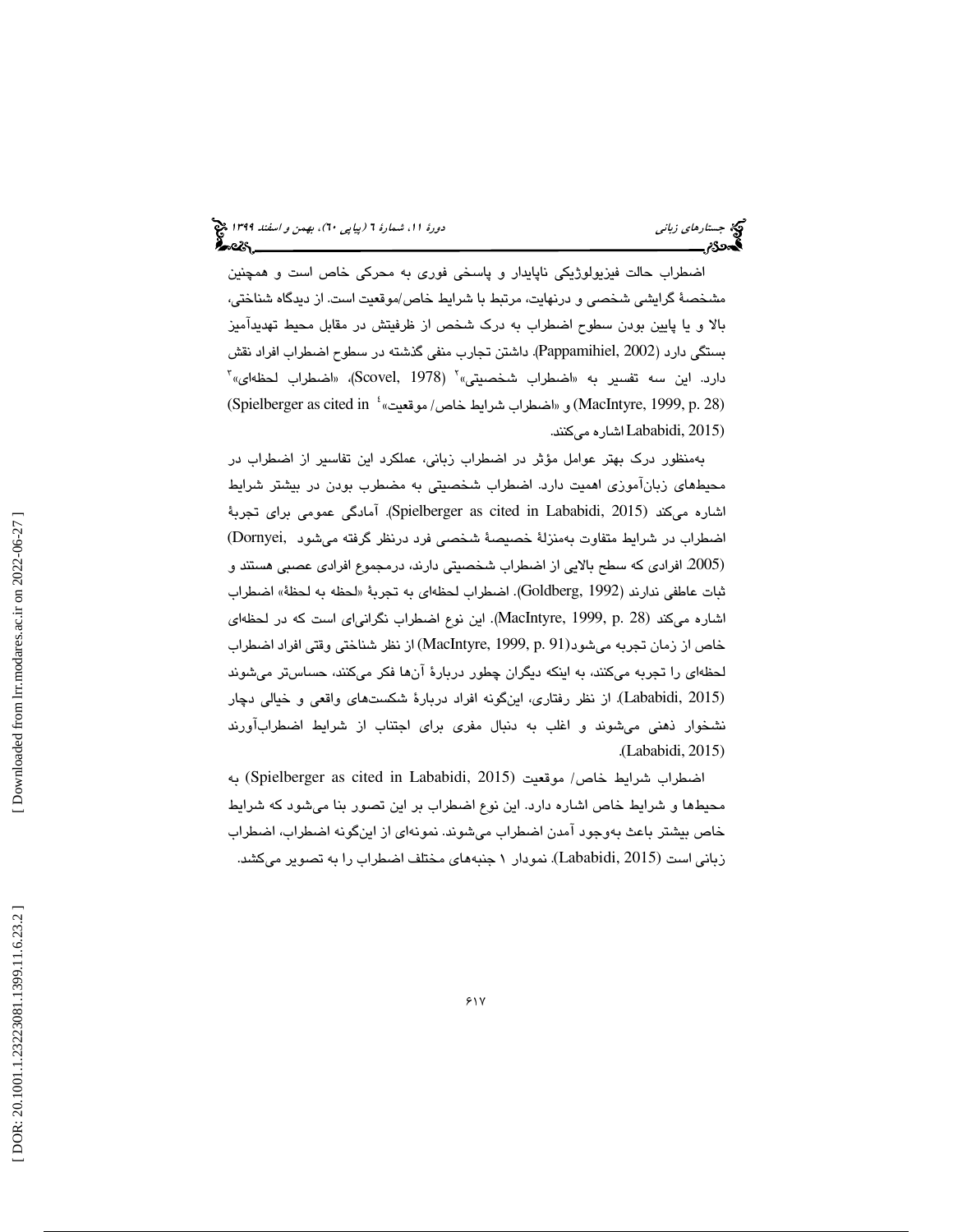

نمودار ۱: انواع اضطراب (Lababidi, 2015) **Figure 1:** Types of anxiety (Lababidi, 2015)

در يک مدل آموزشي ـ اجتماعي (Lambert & Gardner, 1972) عوامل مختلف<br>اثرگذار بر يادگيري زبان خارجي و يا دوم، ازقبيل عوامل انگيزشي، هيجاني، شخصيتي و شناختی مورد بررسی قرار گرفته است. این مدل، انگیزش را چندبُعدی درنظر گرفته که مفاهیمی همچون اضطراب فراگیری زبان دوم را دربر میگیرد. اضطراب در پژوهشهای مختلف غالباً در ارتباط با ساير عوامل انگيزشى و عملكرد يادگيرى دانشآموزان مورد بررسي قرار گرفته است (2008 ,Young (.

Mesri, 2012; Gregersen, 2003; Gregersen and Horwitz, ) محققان از برخي 2002) معتقدند كه اضطراب مشكلي اساسي است و اثرات زيانباري بر زبانآموزي دارد و اگر به حدی برسد که فرد را ناتوان سازد، آن را اضطراب فلجکننده/ ناتوانکننده ْ میخوانند. محققان دیگر همچون فرنتزن و مگنان<sup>י</sup> (2005) مقداری از اضطراب را که سبب عملکرد بهتر زبانآموز میشود اضطراب تسهیلکننده<sup>۷</sup> خواندهاند. احتمال دارد زبانآموزان در مراحل مختلف زبانآموزی از اضطراب رنج ببرند. اضطراب در مرحلهٔ دریافت اطلاعات باعث میشود زبانآموز به گونهای که شایسته است مطلب را متوجه نشود. اضطراب در مرحلهٔ درون برد^ زبانآموز را از درک زبان خارجه بازمیدارد و اضطراب در مرحلهٔ برونداد ْ، زبانآموز را از توليد زبان خارجه بازميدارد، زيرا مراحل قبل بهطور كامل انجام نشدهاند (2006 ,Kumaravadivelu(. مطالعة اضطراب را ميتوان در پنج دسته اضطراب زبان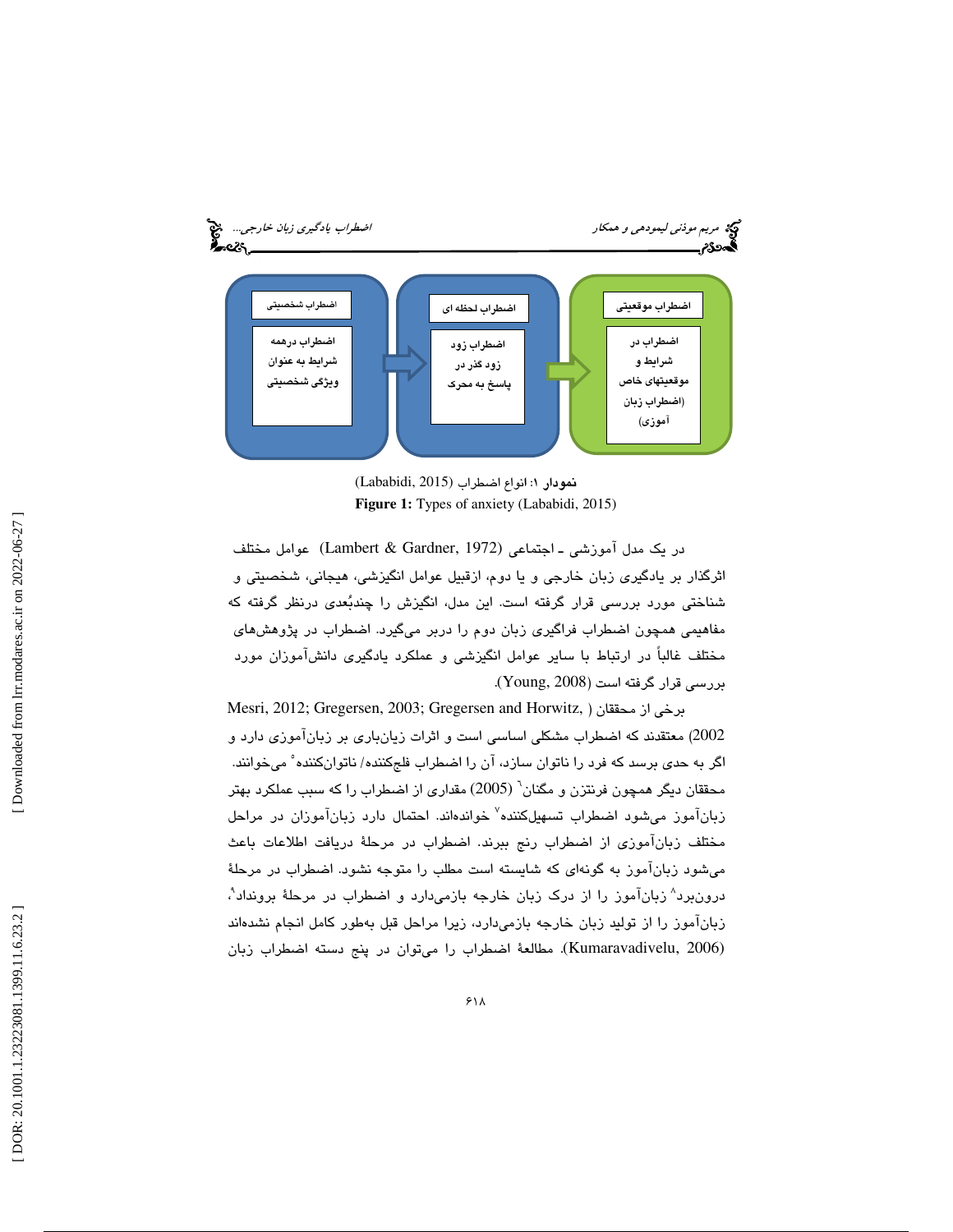خارجي؛ اضطراب زبان و عملكرد؛ اضطراب زبان و سطوح بسندگي؛ اضطراب و سالهاي تحصيل و جنسيت؛ و اضطراب زبان و مهارتهاي خواندن، نوشتن و شنيدن قرار داد. در مطالبی كه در ادامه میآید، به اختصار به مرور این مطالعات پرداخته میشود.

# . 4 روش و ابزار پژوهش ۴ــ١. جامعهٔ آماري و محبط تحقيق

تحقيق حاضر در يک آموزشگاه زبان انگليسي شهر گرگان انجام شد. نخست، ۱۷۲ زبان آموز پرسشنامة تحقيق را دريافت كردند، سپس بر اساس تفاوت سني عمدة برخي از زبانآموزان با ديگران و عدم تكميل پرسشنامهها توسط برخي ديگر، در پايان پرسشنام ة اضطراب ١٠٨ زبانآموز دختر و پسر ١٤ تا ١٨ ساله در سه سطح (مقدماتي، متوسط، و پيشرفته) براي تحليلهاي بيشتر در نظر گرفته شد. زبانآموزان سطح مقدماتي بين دو تا سه سال، زبانآموزان سطح متوسط بين سه تا چهار سال، و زبانآموزان سطح پيشرفته بين چهار تا پنج سال مشغول زبانآموزي بودند . درمجموع، زبانآموزان به طور متوسط به مدت سه تا چهار سال مشغول زبانآموزي بودند. انتخاب شركتكنندگان بر اساس نمونهبردار ي مبتن ي بر امكانات محقق انجام شد و به زبانآموزان اطمينان داده شد كه هويتشان آشكار نخواهد شد.

### رازاب 2.ـ4 تحقيق

در اين پژوهش از پرسشنامهٔ اضطراب شناختی و عملكرد علمی<sup>۲۲</sup> ,Cassedy & Johnson)  $^{\text{IV}}$  استفاده شد. این پرسشنامه به زبان انگلیسی و شامل ۲۷ سؤال بر اساس طیف لیکرت $^{^{17}}$ است كه جنبههای چندگانهٔ اضطراب را دربر میگیرد. پرسشنامه شامل چهار گزینه به این ترتیب است: ۱. به هیچ وجه درمورد من صدق نمیکند، ۲. برخی اوقات درمورد من صدق میکند، ۳. كاملاً درمورد من صدق میكند و ٤. بسیار درمورد من صدق میكند. روایی پرسشنامه 0.91=0٪ و پايايي آن قابل قبول بود. وقت پاسخ گويي به پرسشنامه حدود سي دقيقه تعيين شد.

### ۴ــ۳. جمعآوری دادهها

پس از سى دقيقه زمان پاسخگويي، پرسشنامهها ازسوى مدرسان زبان كلاسهاى مختلف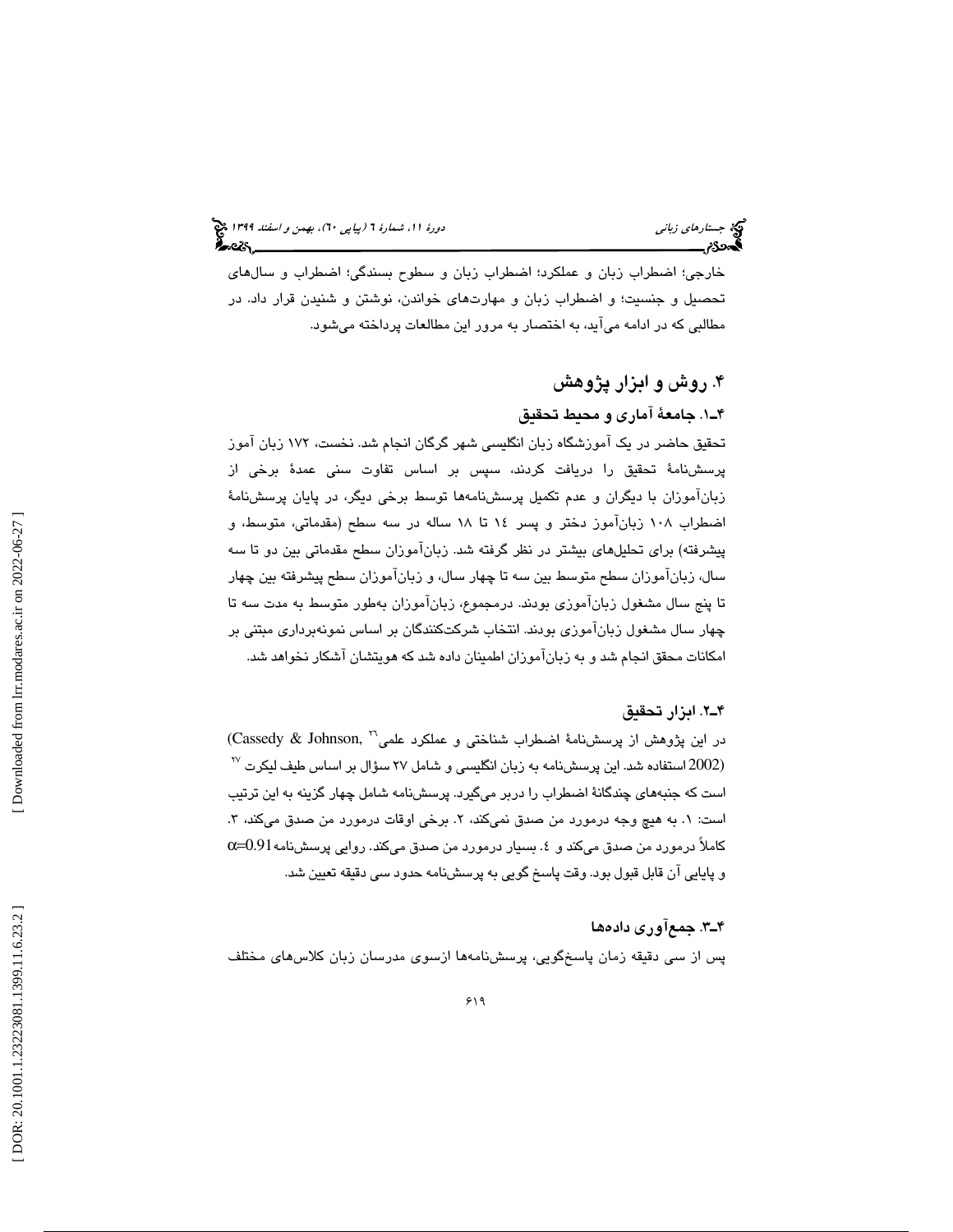| اضطراب يادگيري زبان خارجي . * | مريم موذنى ليمودهى و همكار |
|-------------------------------|----------------------------|
| -025                          | ، جو                       |

جمعآوری و به محققان تحویل داده شد. پرسشنامهٔ ۱۰۸ زبانآموز ایرانی دختر و پسر در سطوح مقدماتی، متوسط و پیشرفته برای تحلیل بیشتر انتخاب شدند. تعداد ۲۷ پرسش از چهار سطح پرسشنامه درنظر گرفته شد. بهدلیل همپوشانی برخی سؤالات و امکان به اشتباه افتادن زبانآموزان در هنگام پاسخگویی، تصمیم گرفته شد كه پنج سؤال از پرسشنامه حذف شوند. آلفاي كرونباخ ۰.۷ بهدست آمد كه قابل قبول است.

## ۵. نتايج و بحث

پاسخهای خام و نتایج آزمون خی در جدول ۱ نشان داده شدهاند. بر اساس آزمون مربع خي، رابطهٔ معناداري بين سطح اضطراب زبانآموزان و سطح بسندگي يا همان سطح زبان فراگيران شامل مقدماتی، متوسط و پيشرفته ديده نمیشود (p-value =  $0.8178\text{> }0.05$ ).

**جدول ۱**: دادههای خام و آزمون خی سطح بسندگی فراگیران و سطح اضطراب آنها **Table 1:** Raw counts of data for EFL learners, proficiency, anxiety and Chi Square Test

|                                 | سطح بسندگی زبان                                               |               |           |        |
|---------------------------------|---------------------------------------------------------------|---------------|-----------|--------|
| ييشرفته                         | متوسط                                                         | مقدماتی       |           |        |
| ۲٥٦                             | ۲۳۳                                                           | ۲٦٢           | کم        |        |
| $\mathbf{r} \cdot \mathbf{r}$   | ۲Λ٠                                                           | ٢٨١           | متوسط     | سطح    |
| ۲۲۲                             | ٢٢٤                                                           | ٢٤١           | زىاد      | اضطراب |
| ۱٦۹                             | <b>IVE</b>                                                    | ١٨٤           | خیلی زیاد |        |
|                                 | نتایج آزمون خی برای سطح اضطراب و بسندگی زبان فراگیران انگلیسی |               |           |        |
| مقدار عدد ہے،                   | درجهٔ آزادی                                                   | مقدار مربع خي |           |        |
|                                 |                                                               | پيرسون        |           |        |
| $\cdot$ . $\wedge$ $\vee\wedge$ | ٦                                                             | <b>7.97AY</b> |           |        |

در جدول ١، مشخص است كه ميزان خي محاسبهاى يعني ٢.٩٢٨٢ از ميزان آن براى درجهٔ آزادی ٦ که ١٢.٥٩٢ برای سطح ٠.٠٥ بسیار کوچکتر است و از این رو، فرض صفر رد نمي شود. نتايج بررسي امكان وجود ارتباط معنادار بين سطح اضطراب زبانآموزان و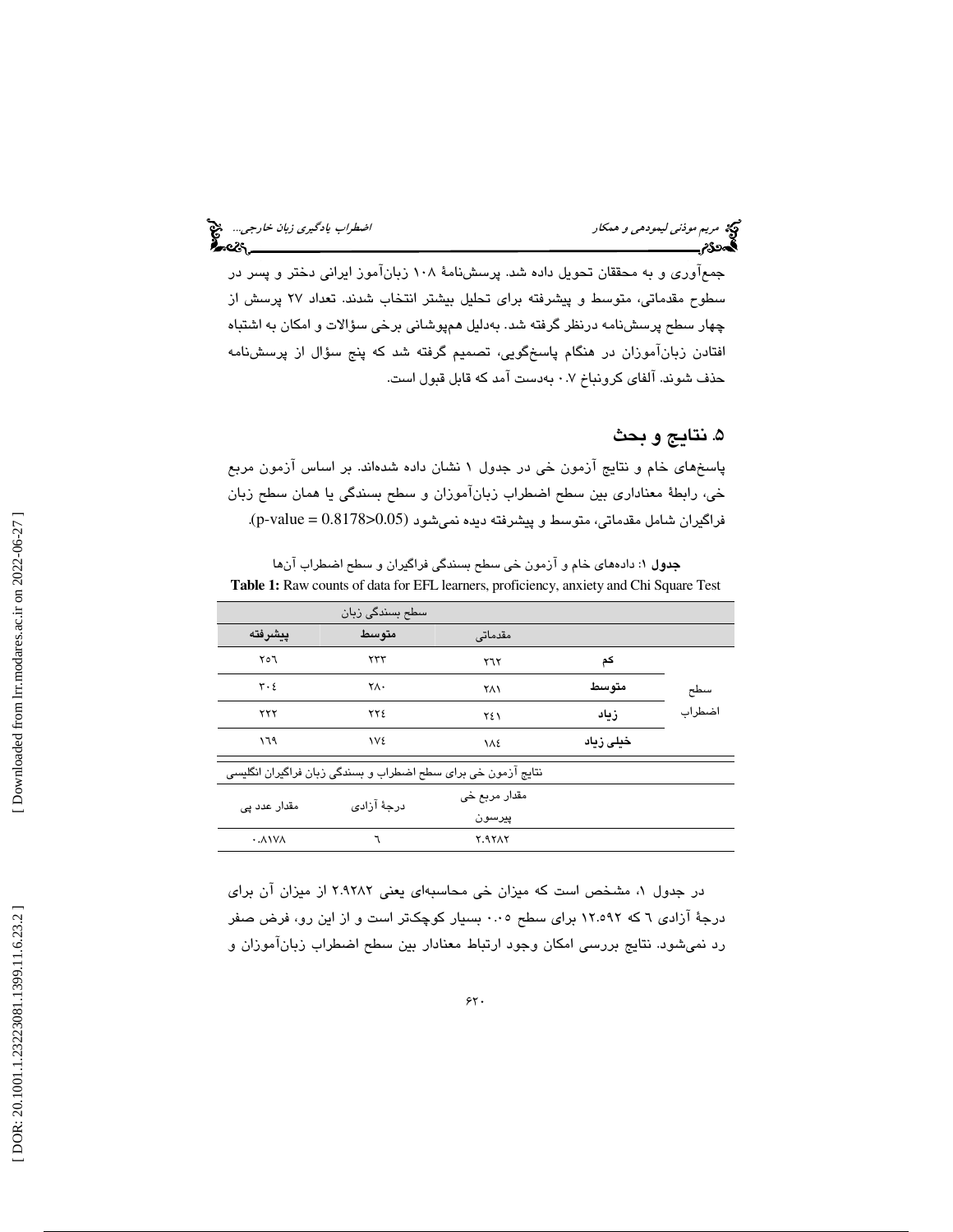جستاره*اي زباني (بياپي 60)، بهمن و اسفند 1*394 فرانس به 130 دورة ا $\mu$  شمارة 1 (پياپي 61)، بهم*ن و اسفند 1*34 فر

جنسيت آنها، رابطة معناداري را نشان داد كه در جدول ٢ نشان داده شده است p-value) . =0.0004387<0.05)

جدول ٢: دادههاي خام و آزمون خي سطح بسندگي فراگيران و جنسيت آنها **Table 2:** Raw counts of data for EFL learners, gender, anxiety and Chi Square Test

|                                                              | جنسيت       |                  |           |        |
|--------------------------------------------------------------|-------------|------------------|-----------|--------|
| زباناموزان دختر                                              |             | زبان!موزان پسر   |           |        |
| ٣٦٦                                                          |             | ٣٨٥              | کم        |        |
| ۳۸۳                                                          |             | <b>EAY</b>       | متوسط     | سطح    |
| ۳۳۱                                                          |             | ۳٥٦              | زىاد      | اضطراب |
| ۲۹٥                                                          |             | ۲۳۲              | خیلی زیاد |        |
| نتایج آزمون خی برای سطح اضطراب و جنسیت زبان فراگیران انگلیسی |             |                  |           |        |
| مقدار عدد یے                                                 | درجهٔ آزادی | مقدار مربع خی    |           |        |
|                                                              |             | پيرسون           |           |        |
| $\cdots$                                                     | ٣           | $\Lambda \ldots$ |           |        |

در جدول ۲ دیده میشود که میزان مربع خی محاسبهای یعنی ۱۸.۰۰۵ در سطح ۰.۰۵ بسيار بيشتر از خي جدول يعني ٧.٨١٥ است كه نشان از رد شدن فرض صفر و پذيرش فرض مخالف صفر دارد.

 در پژوهش حاضر، ارتباط ميان ميزان اضطراب و سطوح بسندگي ميان زبانآموزان دختر نيز بررسي شد و نتايج كه در جدول ۳ آورده شدهاند، ارتباط معناداري را نشان ندادند  $(p-value = 0.3984 > 0.05)$ 

جدول ۳: دادههای خام سطح بسندگی فراگیران دختر و سطح اضطراب آنها **Table 3:** Raw counts of data for female EFL learners, proficiency, anxiety and Chi Square Test

|         | سطح بسندگی زبانآموزان دختر |         |     |
|---------|----------------------------|---------|-----|
| ييشرفته | متوسط                      | مقدماتے |     |
| ۱۲۱     | ۱۲۲                        | ۱۲۳     | سطح |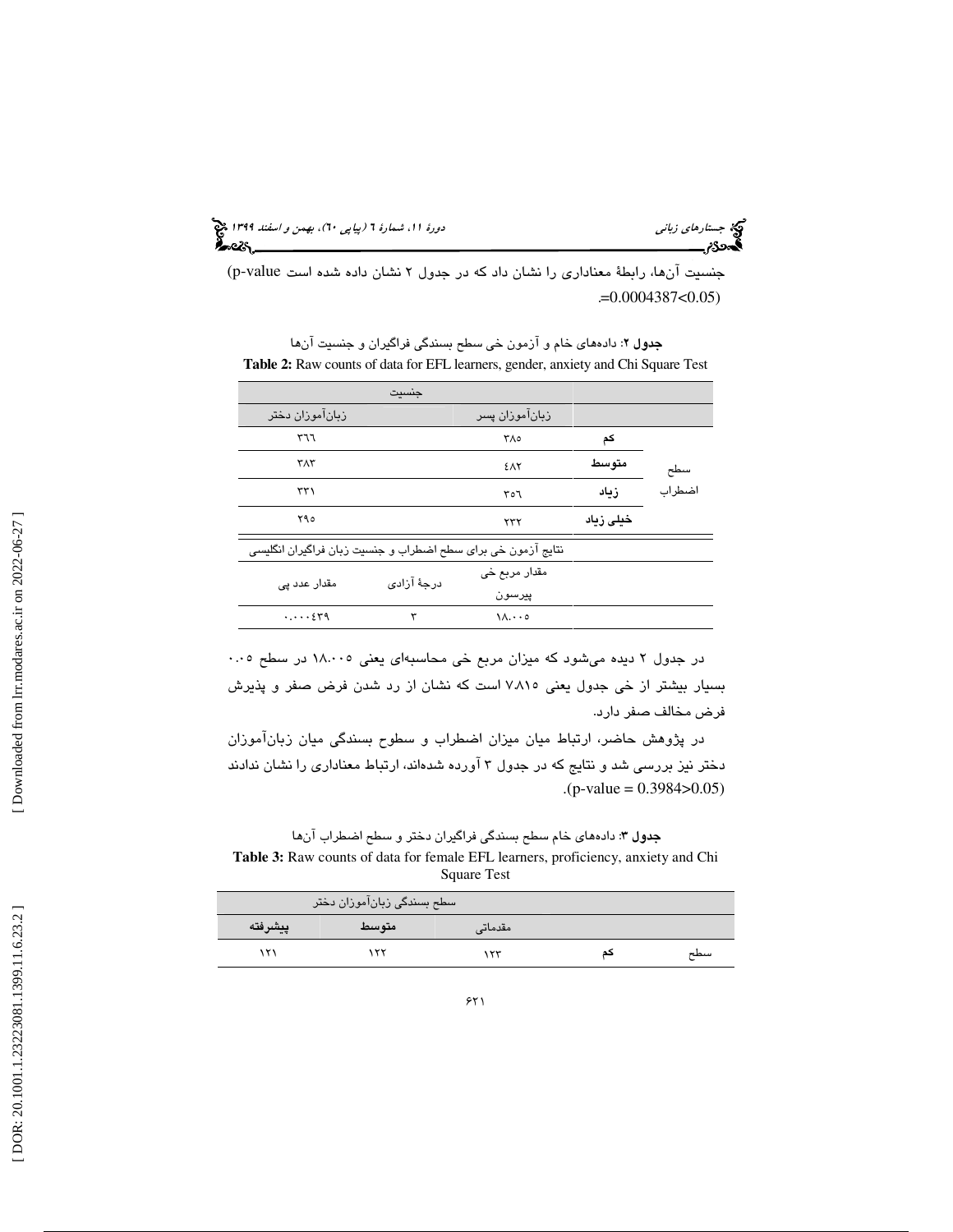|          |               | سطح بسندگی زبانآموزان دختر                              |              |
|----------|---------------|---------------------------------------------------------|--------------|
|          | مقدماتی       | متوسط                                                   | ييشرفته      |
| متوسط    | ۱۳٥           | ۱۰۳                                                     | ۱٤٥          |
| زياد     | $\mathcal{N}$ | ۱۰۳                                                     | ۱۰۸          |
| خطی زباد | $\cdot \circ$ | ۹۸                                                      | ۹۲           |
|          |               | نتایج آزمون خی برای سطح اضطراب و بسندگی زبانآموزان دختر |              |
|          | مقدار مربع خي | درجهٔ آزادی                                             | مقدار عدد یے |
|          | پيرسون        |                                                         |              |
|          | <b>7.770A</b> |                                                         | .79          |

همانطور كه از جدول ۳ مشخص است ميزان خي محاسبهاي يعني 1.۲۲۰۸ از ميزان آن براي<br>درجهٔ آزادي ٦ يعني ١٢.٥٩٢ براي سطح ٠.٠٥ كوچكتر است و از اين رو، فرض صفر رد نميشود. از سوي ديگر، آزمون ارتباط ميان ميزان اضطراب و سطوح بسندگي زبانآموزان پسر ارتباط معناداري را نشان نداد (0.05<0.3277 p-value). جدول ٤ نشاندهندهٔ اين موضوع هستند.

**جدول ۴:** دادههای خام سطح بسندگی فراگیران پسر و سطح اضطراب آنها **Table 4:** Raw counts of the data for male EFL learners, proficiency, anxiety and Chi Square Test

|                                            | سطح بسندگی زبان!موزان پسر                              |               |           |        |
|--------------------------------------------|--------------------------------------------------------|---------------|-----------|--------|
| بيشرفته                                    | متوسط                                                  | مقدماتی       |           |        |
| ۱۳۰                                        | ۱۱۱                                                    | ۱۳۹           | کم        |        |
| ۱٥۹                                        | <b>IVV</b>                                             | ١٤٦           | متو سط    | سطح    |
| ١١٤                                        | ۱۲۱                                                    | ۱۲۱           | زىاد      | اضطراب |
| <b>VV</b>                                  | v٦                                                     | ٧٩            | خیلی زیاد |        |
|                                            | نتايج آزمون خي براي سطح اضطراب و بسندگي زبانآموزان پسر |               |           |        |
| مقدار عدد یے                               | درجهٔ آزادی                                            | مقدار مربع خي |           |        |
|                                            |                                                        | پيرسون        |           |        |
| $\cdot$ . $\mathsf{r}\mathsf{v}\mathsf{v}$ |                                                        | 7.9777        |           |        |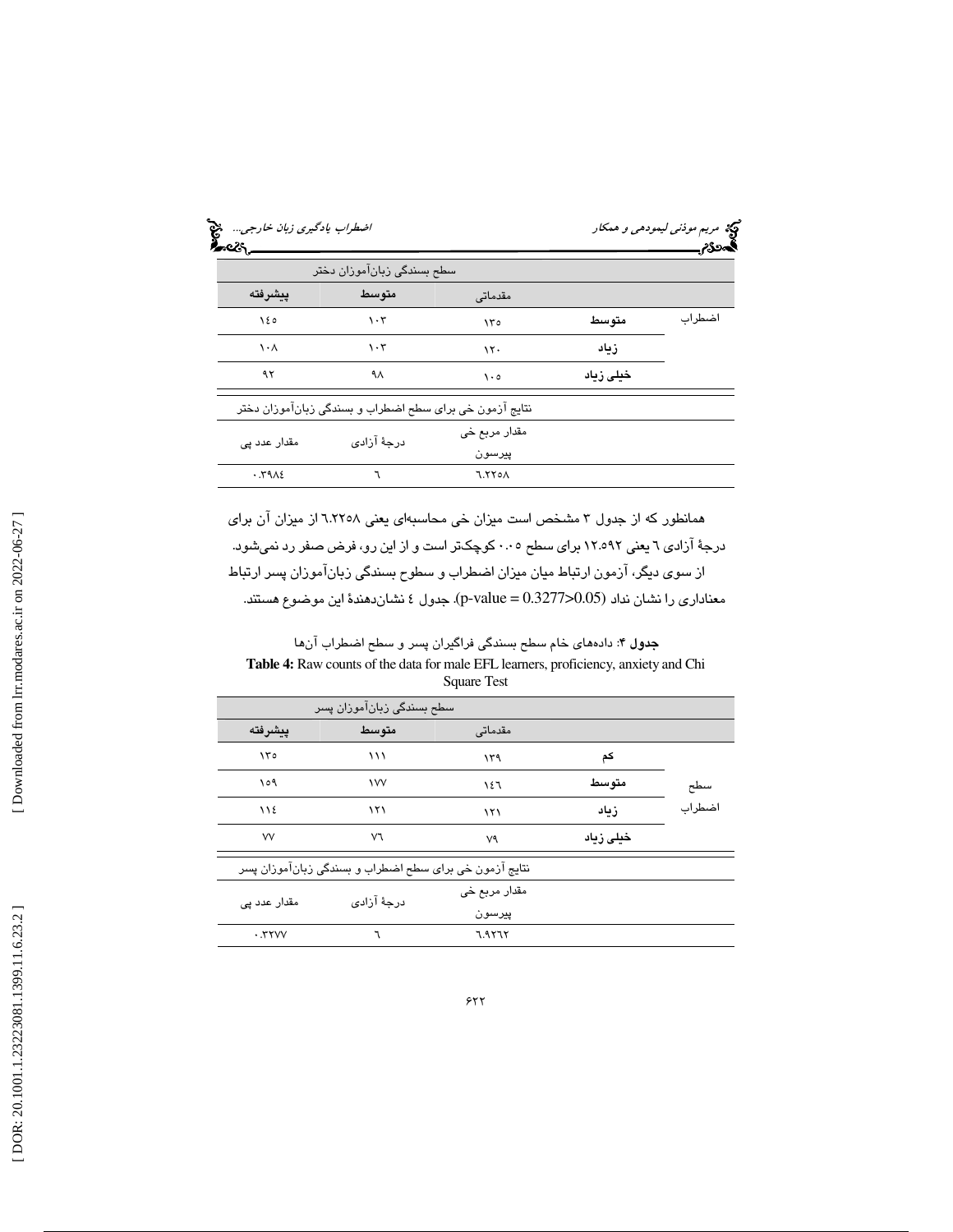د*ورهٔ ۱۱: شمارهٔ ۲ (پیاپی ۲۰)، بهمن و اسفند ۱۳۹۹* می<mark>خ</mark><br>**گفت: استان** 

جبتا ر*هاي زباني*<br>دورة موردة مسمود <u>بي</u>ر

از جدول ٤ مشخص است ميزان خي محاسبهاي يعني ٦.٩٢٦٢ از ميزان آن براي درجة آزادی ٦ يعني ١٢.٥٩٢ برای سطح ٠.٠٥ كوچك تر است و از اين رو، فرض صفر رد نميشود. افزون برآن، سطوح بسندگي از نظر ميزان اضطراب ميان فراگيران دختر و پسر بررسي شد. جدولهای ۹ و ۱۰، نشان میدهند این رابطه در میان زبانآموزان دختر و پسر سطح مقدماتی معنادار نيست (0.055-0.1659).

جدول۵: دادههاي خام سطح بسندگي فراگيران مقدماتي پسر و دختر و سطح اضطراب آنها **Table 5:** Raw counts of the data for elementary male and female EFL learners' level of anxiety and Chi Square Test

|                                                         | جنسيت و سطح مقدماتی |                |           |        |
|---------------------------------------------------------|---------------------|----------------|-----------|--------|
| زبانآموزان دختر                                         |                     | زباناموزان پسر |           |        |
| ۱۲۳                                                     |                     | ۱۳۹            | کم        |        |
| ۱۳٥                                                     |                     | ۱٤٦            | متوسط     | سطح    |
| ۱۲۰                                                     |                     | ۱۲۱            | زياد      | اضطراب |
| ه ۱۰                                                    |                     | ٧٩             | خیلی زیاد |        |
| نتايج آزمون خي براي سطح اضطراب و جنسيت فراگيران انگليسي |                     |                |           |        |
| مقدار عدد پی                                            | درجهٔ آزادی         | مقدار مربع خي  |           |        |
|                                                         |                     | پيرسون         |           |        |
| ۱٦٥٩.                                                   | ٣                   | 0.011V         |           |        |

در جدول ٥ ديده ميشود كه ميزان مربع خي محاسبهاي يعني ٥.٠٨١٧ در سطح ٠.٠٥ كمتر از خي جدول يعني ٧.٨١٥ است كه نشان از رد نشدن فرض صفر دارد. جدول ٦ اين رابطه را در ميان زبانآموزان دختر و پسر سطح متوسط و نتايج اين رابطه را معنادار نشان . (p-value = 0.0001<0.05) ميدهد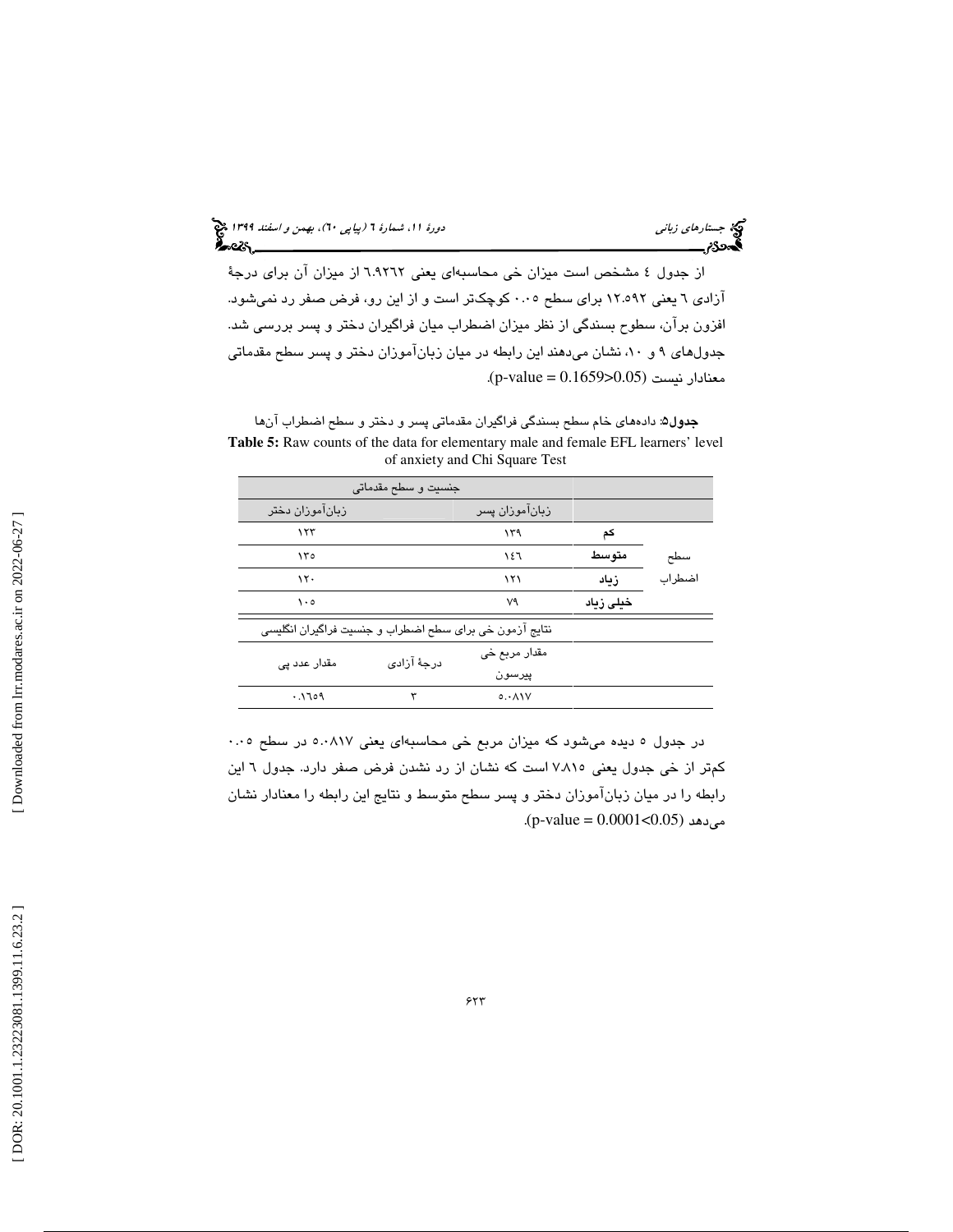ليمودهي و همكار اضطراب يادگيري زبان خارجي...

مريم *موذني ليمودهي و همكار*<br>پهر**دگئري مستقل مورد مي**<br>پهر**دگئري مستقل مورد** 

**جدول ۶:** دادههاي خام سطح بسندگي فراگيران متوسط پسر و دختر و سطح اضطراب آنها **Table 6:** Raw counts of the data for intermediate male and female EFL learners' level of anxiety and Chi Square Test

|                                                             | جنسيت و سطح متوسطه |                         |           |        |
|-------------------------------------------------------------|--------------------|-------------------------|-----------|--------|
| زباناموزان دختر                                             |                    | زبان!موزان پسر          |           |        |
| ۱۲۲                                                         |                    | ۱۱۱                     | کم        |        |
| $\cdot$ ۳                                                   |                    | <b>IVV</b>              | متوسط     | سطح    |
| $\cdot$ ۳                                                   |                    | ۱۲۱                     | زياد      | اضطراب |
| ۹۸                                                          |                    | v٦                      | خیلی زیاد |        |
| نتایج آزمون خی برای سطح اضطراب و جنسیت فراگیران انگلیسی سطح |                    |                         |           |        |
|                                                             | متوسطه             |                         |           |        |
| مقدار عدد یے                                                | درجهٔ آزادی        | مقدار مربع خي<br>پيرسون |           |        |
| $\cdots$                                                    | ٣                  | $Y \cdot .0V$           |           |        |

در جدول ٦ ديده ميشود كه ميزان مربع خي محاسبهاي يعني ٢٠.٥٧ در سطح ٠.٠٥ بسيار بيشتر از خي جدول يعني 815 .7 است كه نشان از رد شدن فرض صفر دارد . در جدول ۷ ديده مي شود كه رابطهٔ معناداري ميان زبانآموزان دختر و پسر سطح پيشرفته و اضطراب آن ها وجود ندارد (0.05<0.4707 = value-p (.

**جدول۷**: دادههای خام سطح بسندگی فراگیران پیشرفتهٔ پسر و دختر و سطح اضطراب آنها **Table 7:** Raw counts of the data for advanced male and female EFL learners' level of anxiety and Chi Square Test

| جنسيت و سطح پيشرفته                                         |                |          |        |
|-------------------------------------------------------------|----------------|----------|--------|
| زبانآموزان دختر                                             | زبان!موزان پسر |          |        |
| ۱۲۱                                                         | ۱۳٥            | کد       |        |
| ۱٤٥                                                         | ۱٥۹            | متو سط   | سطح    |
| ۱۰۸                                                         | ١١٤            | زياد     | اضطراب |
| ۹۲                                                          | w              | خطی زماد |        |
| نتایج ازمون خی برای سطح اضطراب و جنسیت فراگیران انگلیسی سطح |                |          |        |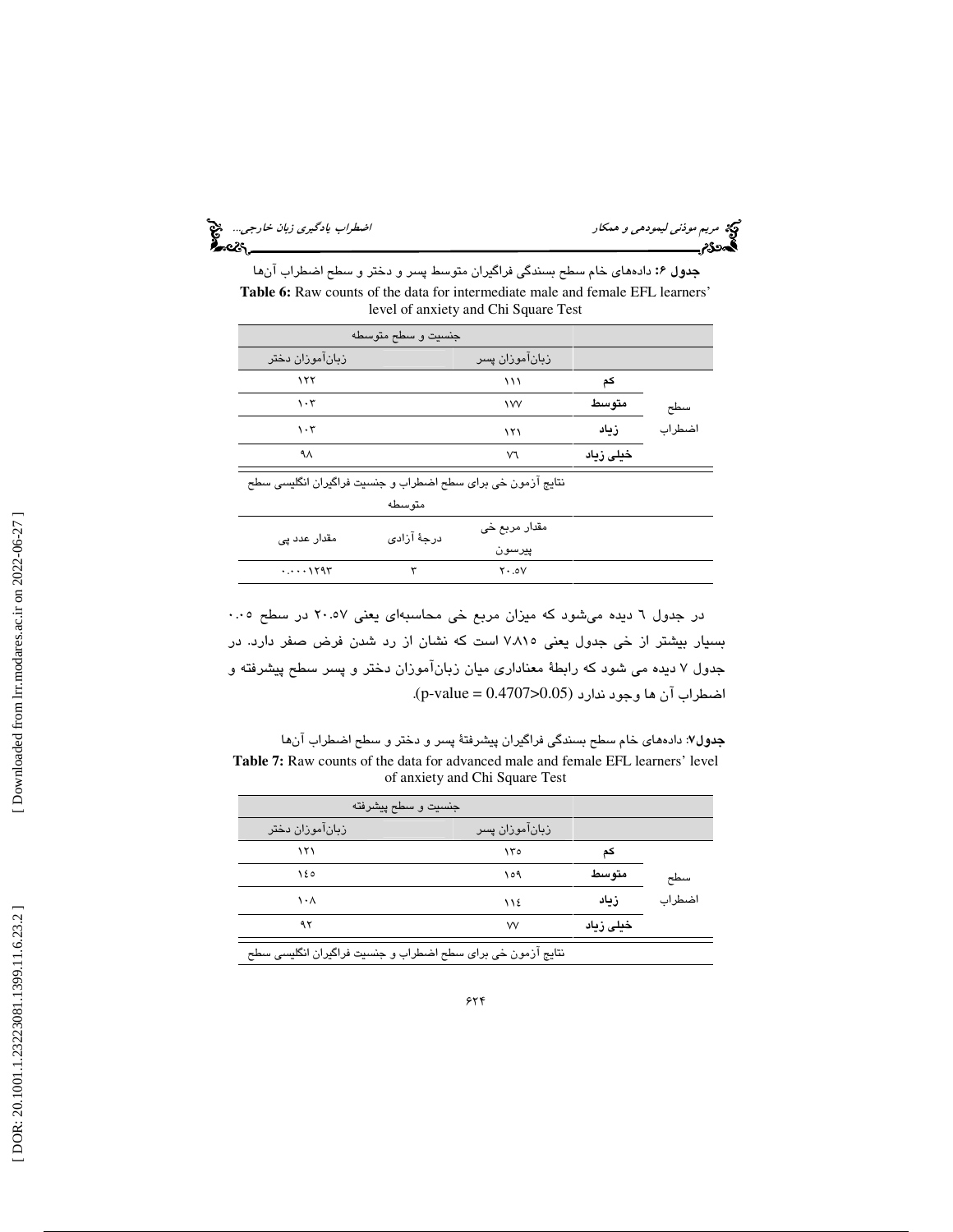| دورهٔ ۱۱، شمارهٔ ۲ (پیاپی ۲۰)، بهمن و <i>اسفند ۱۳۹۹</i> چخ<br>مورهٔ ۱۱، شمارهٔ ۲ (پی <i>اپی</i> ۲۰)، بهمن و <i>اسفند</i> |                     |                | دی جستار <i>های زبانی</i><br><b>کمیددی میستند</b> |
|--------------------------------------------------------------------------------------------------------------------------|---------------------|----------------|---------------------------------------------------|
|                                                                                                                          | جنسيت و سطح پيشرفته |                |                                                   |
| زبانآموزان دختر                                                                                                          |                     | زبانآموزان پسر |                                                   |
|                                                                                                                          | ييشرفته             |                |                                                   |
| مقدار عدد پی                                                                                                             | درجهٔ آزادی         | مقدار مربع خي  |                                                   |
|                                                                                                                          |                     | پيرسون         |                                                   |
| .5VVV                                                                                                                    | ٣                   | Y.0Y0Y         |                                                   |

در جدول ۷ میزان مربع خی محاسبه ای یعنی ۲.۵۲۵۳ در سطح ۰.۰۵ كمتر از خی جدول يعني 7.815 است كه نشان از رد نشدن فرض صفر دارد .

نتايج پژوهش حاضر درخصوص رابطهٔ بين سطح اضطراب زبانآموزان و سطح بسندگی زبان ارتباط معناداری نشان نداد که با یافتههای نا<sup>۲۸</sup> (2007) و صفری مقدم و 29 غفورنيا (2019) همخواني ندارد .

پژوهش حاضر ارتباط معنادار ي را بين سطح اضطراب و جنسيت زبانآموزان نشان داد. افزون بر آن، نتايج نشان داد كه در سطوح مقدماتي و پيشرفته رابطهٔ معناداري بين سطح اضطراب و بسندگی زبانآموزان وجود ندارد. نتايج چن و وو (2004) اضطراب متوسط رو به بالا را در سطح مقدماتی نشان داد كه با نتایج این پژوهش همراستا نیست. لیو (2006) در پژوهش خود نشان داد كه زبانآموزان سطح پيشرفته نسبت به سطوح ديگر، اضطراب كمترى داشتند كه با يافتههاي اين پژوهش در رابطه با زبانآموزان پيشرفته هماهنگي دارد. از طرف ديگر، اوالد<sup>. ت</sup>(2007) اضطراب بيشتر دانشجويان كالج با بسندگي بالا را در مقايسه با زبانآموزان با بسندگي پا يين نشان داد. نتا يج تحق يق كيتانو (2001) نيز نشان از اضطراب بيشتر زبانآموزان سطح پيشرفته دارد. يافتههاي برخي تحقيقات نشان داد كه زبانآموزان سطح پيشرفته، از اضطراب بيشتري رنج ميبرند كه با نتا يج پژوهش كنوني همراستا نيستند (Marcos-Llina´s & Garau, 2009)

با اين حال، در مقايسة سطح متوسط دختران و پسران، اين رابطه معنادار است. به نظر می٫رسد گزینهٔ چهارم طیف لیکرت (بسیار درمورد من صدق میکند) باعث چنین تفاوت معناداری شده است كه در دختران بیشتر است. این نتایج با یافتههای مطالعهای در میان زبانآموزان مجارستانی همخوانی ندارد كه نشان از وجود اضطراب زبان خارجه در سطح پيشرفته علاوه بر سطوح مقدماتي و متوسط داشت (Tóth, 2011).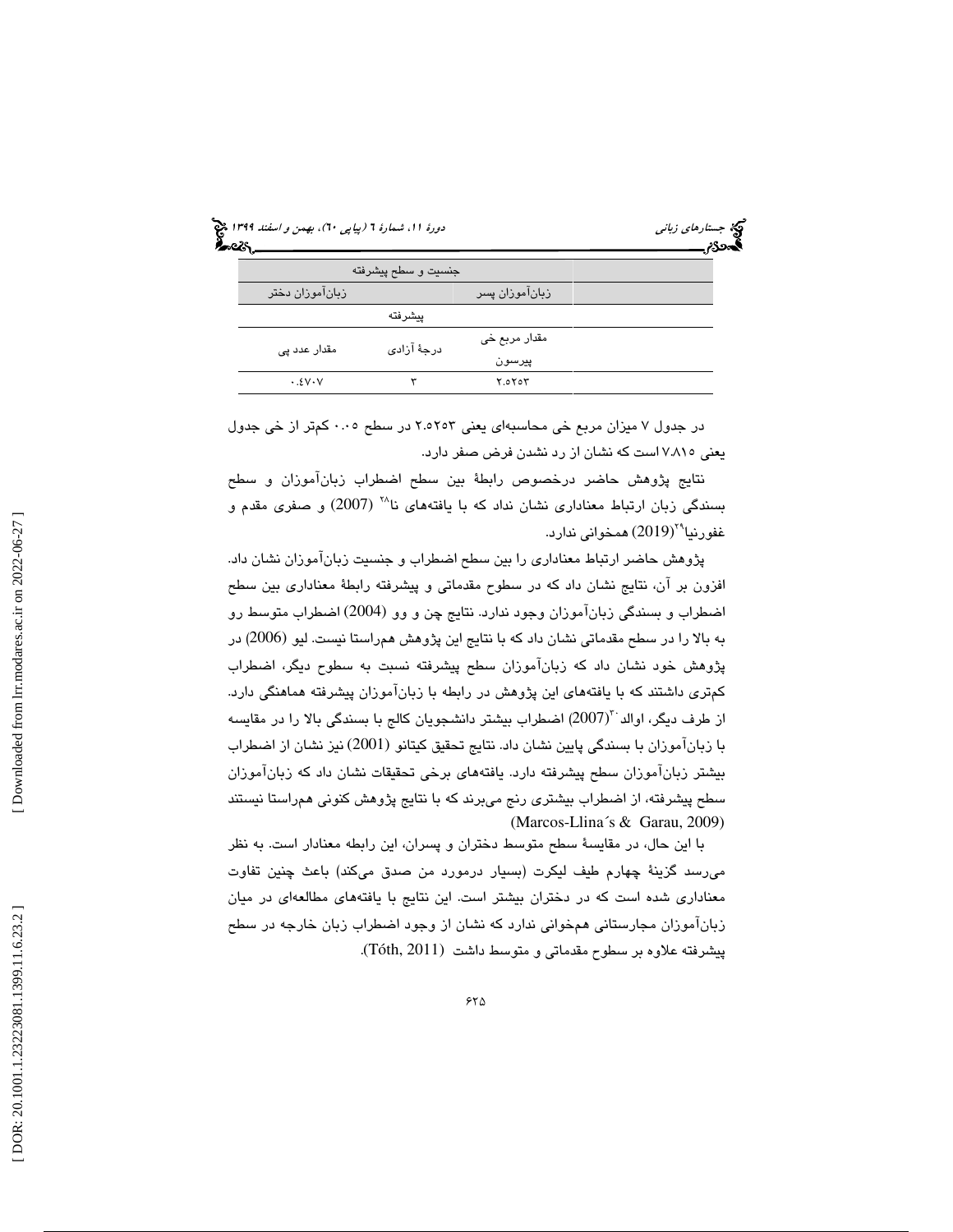مريم *موذني ليمودهي و همكار*<br>مريم مريم موذ*ني ليمودهي و* هم*كار*<br>گ**مودي**م

مطالعهٔ صدیقی<sup>۲۰</sup> و همکاران (2009) نشان داد اضطراب دختران بیشتر از پسران است. همچنين، سطح اضطراب بالای دانشجويان در پژوهشی ديگر (Mesri, 2012) نشان داده شد. در مطالعهاي سطح اضطراب دختران به شكل معناداري از پسران بيشتر بود با كه يافتههاي پژوهش حاضر در اين خصوص همراستاست (2019 ,Mishra & Gerencheal(. البته نتايج تحقيق حاضر با مطالعهٔ نا (2007) تناقض دارد كه در آن زبانآموزان پسر چيني اضطراب بيشتري نسبت به زبانآموزان دختر داشتند. برعكس پژوهش حاضر، صفري مقدم و غفورنيا (2019) ، ارتباط معناداري ميان اضطراب زباني وسطح بسندگي زبان دانشجويان نشان دادند. نتايج پژوهشي بر روي سه سطح مقدماتي، متوسط و پيشرفته افزايش خطي اضطراب زبانآموزان را با افزایش سالهای زبانآموزیشان نشان داد Onwuegbuzie et ; Marcos-Llina´s & Juan Garau, 2009) پا برخی بژوهش ها (1099 ; Marcos-Llina´s & Juan Garau, 1 2002 ,Cheng) و متفاوت با نتايج پژوهش حاضر است. البته، مطالعهٔ كنوني ميزان اضطراب زبانآموزان دختر و پسر در سطوح مختلف را بهصورت غيرخطي نشان داد؛ بدين معنا كه ميزان اضطراب از سطح مقدماتي به متوسط بالا رفت و سپس در سطح پيشرفته پايين آمد (Gardner et al., 1977; Marcos-Llina´s, & and دارد (Gardner et al., 1977; (Juan Garau, 2009 و با نتايج كيتانو (2001) و اوالد (2007) همخواني ندارد.

درخصوص تفاوت معناداری که در میزان اضطراب دختران و پسران متوسط گزارش شد، شايد بتوان اينطور نتيجه گرفت كه زبانآموزان سطح مقدماتي در يک طرف بردار يادگيري زبان انگليسي هستند و هنوز دانش زباني كافي ندارند و زبانآموزان سطح پيشرفته در طرف دیگر بردار زبانی قرار دارند که بەدلیل دانش نسبتاً قابل قبول زبانی اضطراب كمتري دارند. اين زبانآموزان متوسط هستند كه در ميانهٔ بردار يادگيري زباني و در مراحل شكلگيري دانش زباني، افزايش اضطراب از خود نشان مي دهند. نتايج اين تحقيق اضطراب بيشتر را در سطح متوسط زبانآموزان دختر نشان داد.

از سوی ديگر جو كلاس و همچنين برخي فعاليتهاي كلاسي را باعث ايجاد اضطراب ميدانند. عوامل ديگر همچون انگيزه، شخصيت، تفاوتهاي فردي، مهارتهاي زبان اول و زبان دوم و عادات مطالعه ميتوانند دليل پيدا نكردن ارتباط معنادار در سطح اضطراب سطوح مختلف زبانآموزان پسر و دختر باشند، زيرا بيان شده اضطراب يک عامل عاطفي چندگانه است (Wang, 2003).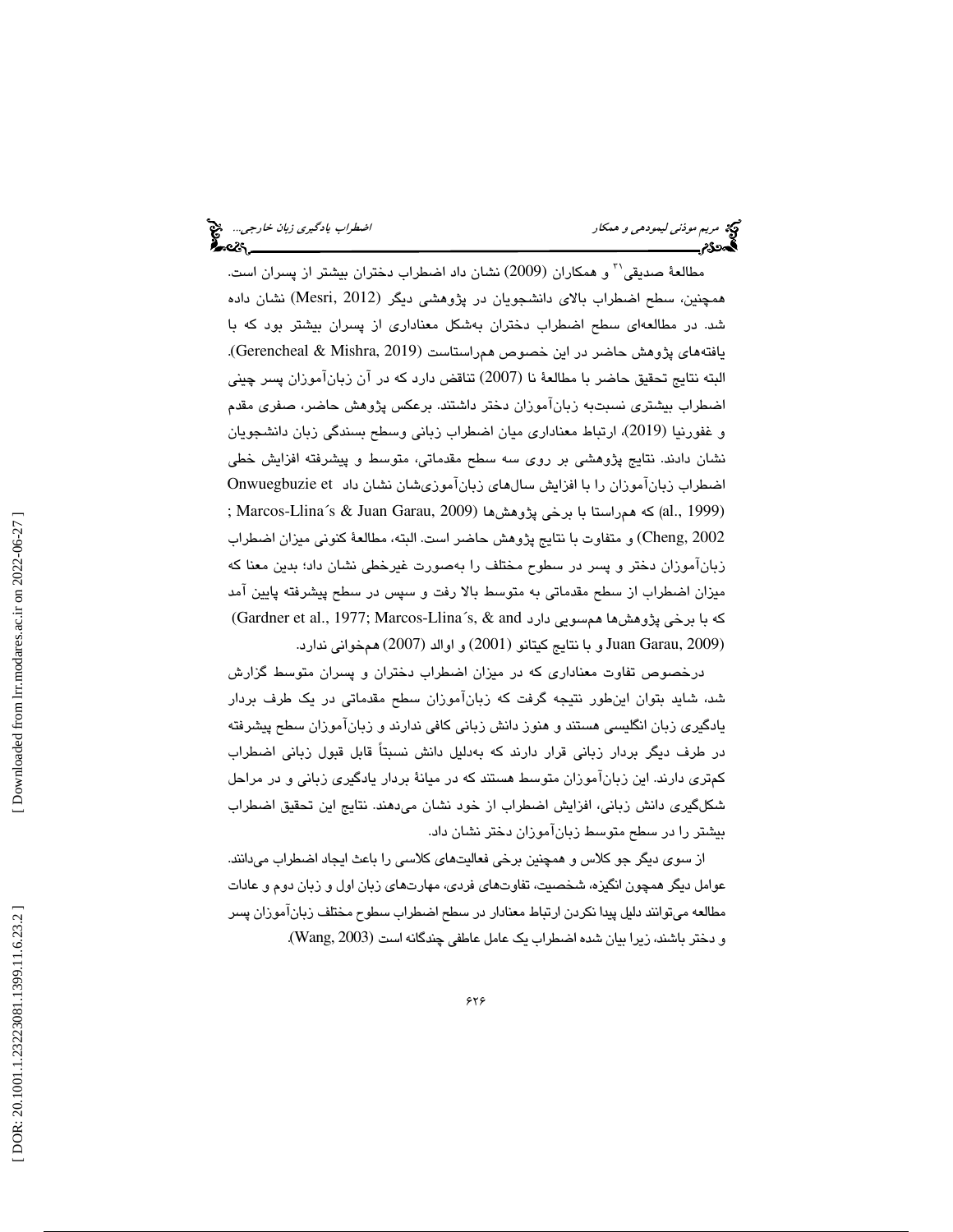۶. نتيجهگيري، كاربردهاي نتايج و پيشنهاد پژوهشهاي آتي

از آنجا که مطالعات بر روی اضطراب زبانآموزان پسر و دختر نوجوان در محیطهای آموزشگاهی با درنظر گرفتن سطوح آنها اندک است، در پژوهش حاضر تلاش شد تا رابطهٔ احتمالي بين سطوح مختلف اضطراب و سطوح بسندگي زبانآموزان ايراني پسر و دختر مورد بررسي قرار گيرد. افزون بر آن، اضطراب ميانگروهي ب و ينگروه ي در سطوح مختلف زبانآموزان بررسی شد. دادههای تحقیق در محیط نرمافزار  $\rm R$  تحلیل شد.

پژوهش حاضر اضطراب را در گروههای سنی نوجوان و در يک محيط آموزشگاهی ميان زبانآموزان پسر و دختر مورد بررسی قرار داد که یافتههای آن میتواند برای مدرسان راهگشا باشد. بر اساس تحلیلهای آماری در کل رابطهٔ معناداری بین میزان اضطراب و سطح زبانآموزي زبانآموزان وجود ندارد. از سوي ديگر، رابطهٔ معناداري بين سطح اضطراب زبانآموزان و جنسيت آنها ديده شد. همچنين، رابطهٔ معناداري در سطوح مقدماتي و پيشرفته و ميزان اضطراب ديده نشد، اما اين رابطه بين گروههاي متوسط معنادار بود. زبانآموزان دختر با انتخاب گزينهٔ «بسيار درمورد من صدق مىكند» بيشترين ميزان اضطراب را نشان دادند.

مطالعاتی نظیر پژوهش حاضر، مدرسان زبانهای خارجه را از وجود عوامل عاطفی ونياز به درنظر گرفتن آنها در كلاس آگاه مىسازند كه مىتواند بر سطح يادگيرى زبان-آموزان بسيار اثرگذار باشد و مشكلات يادگيري آنها را كاهش دهد. درک اضطراب زباني ميان فراگيران، مدرسان را از دلايل دستاوردهاي پايين زبانآموزان آگاه مي سازد و آن را ها تشويق ميكند تا عوامل عاطفي را كاهش دهند (Krashen, 1985).

در فرضية مانيتور (Krashen, 1985) فيلتر كردن يا كاهش عوامل عاطفى بهمنظور بالا بردن عملكرد و يادگيري زبانآموزان بسيار ضروري فرض مي شود. در نتيجهٔ كاهش عوامل عاطفی ازجمله اضطراب، زبانآموزان قادر به دریافت بیشتر دادههای زبانیاند که باعث عملكرد بهتر آن ها ميشود. عوامل شخصيتي و عاطفي به منظور رسيدن به درك درستي از مراحل زبانآموزي و بهبود روشهاي تدريس، براي تحقيق مهم هستند (Brown, 2007). همانطور كه هورويتز و همكاران (1986) بيان مىكنند، مدرسان مىتوانند در كنترل بهتر موقعيتهاي اضطرابآور به زبانآموزان كمك كنند يا و محيط آموزشي را طوري آماده كنند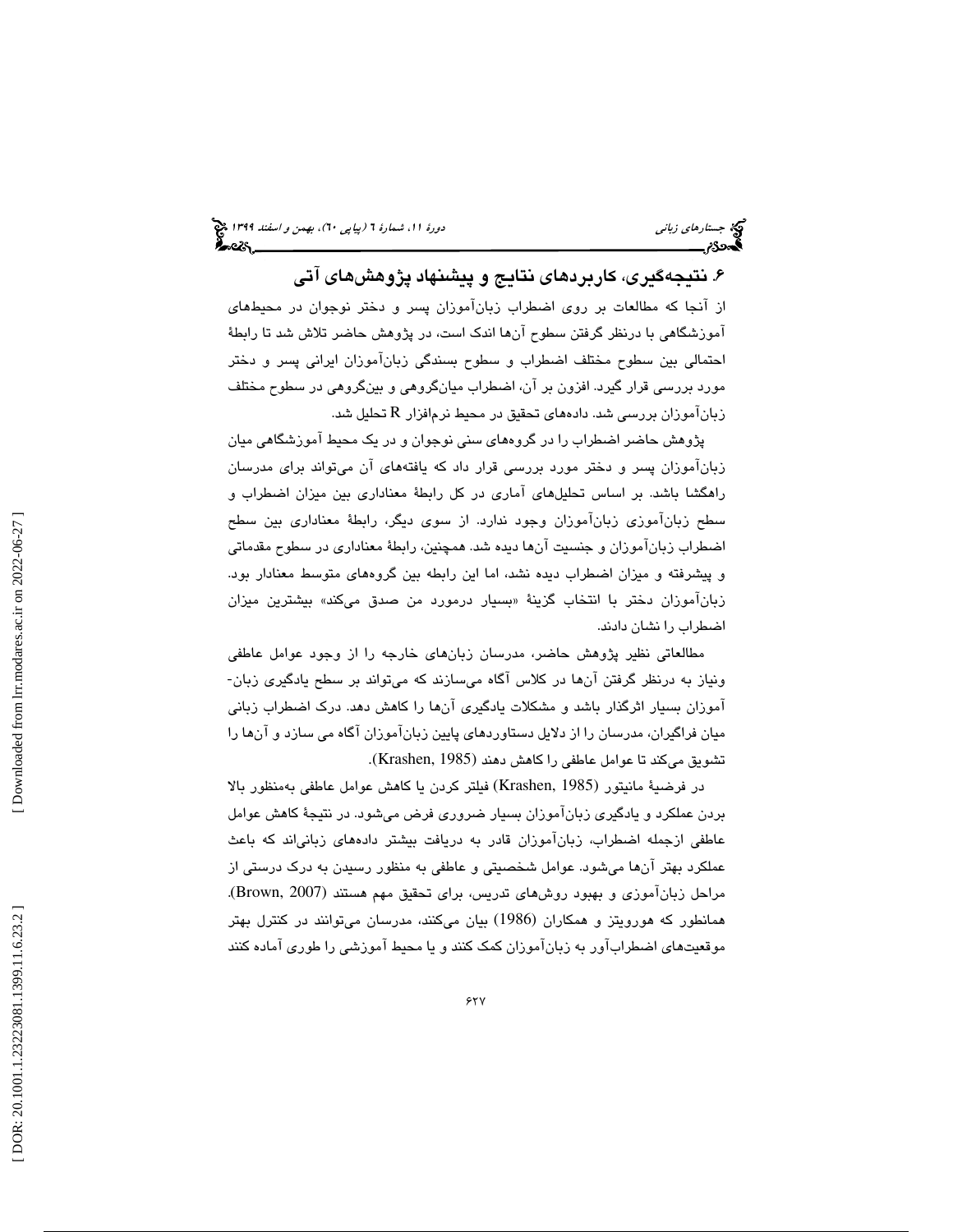که اضطراب کمتری ایجاد کند. آنها بیان میکنند که مدرسان باید ابتدا وجود اضطراب زبان<br>خارجه را بپذیرند و همیشه عملکرد ضعیف زبانآموزان را به کمدانشی آنها ارتباط ندهند. مدرسان زبان خارجی از طریق سیمنارها و کارگاهها و آموزشهای ضمن خدمت میتوانند دانش لازم را براي برخورد با زبانآموزان مضطرب به دست آورند.

نتايج اين تحقيق ميتوانند مقدمهاي براي مطالعات آينده در زمينهٔ اضطراب در محيطهاي آموزشی گوناگون باشد. تحقيق کمّی حاضر برای مدتی محدود در بين گروهی از زبانآموزان ايراني يک آموزشگاه زبان انگليسي گرگان انجام شد. هرگونه تعميم يافتهها بايد با احتياط و با درنظر گرفتن شرايط تحقيق صورت گيرد. تمركز مطالعهٔ حاضر بر روى نوجوانان بود. پیشنهاد میشود مطالعات آینده در حوزهٔ اضطراب، گروههای سنی دیگر را بررسی کنند. به علاوه، مناسب است رابطهٔ اضطراب زبانی و سن زبانآموزان در مطالعات ديگر بررسي شود. پيشنهاد ميشود در آينده مطالعاتي ديگر ميزان تأثير اضطراب زبان خارجه بر مهارتها و زیرمهارتهای زبانی را بررسی کنند. پژوهشهای کیفی در این حوزه نيز پيشنهاد مي شود تا عوامل عاطفي را به مدت طولاني تر و عميقتر مورد بررسي قرار دهند. تشكر و قدرداني

نويسندگان اين مقاله از تمامی زبانآموزان شركتكننده در پژوهش، صميمانه تشكر و قدرداني ميكنند .

نوشت ها 7 . پي

- 1. Spielberger
- 2. Trait anxiety
- 3. State anxiety
- 4. Situation-specific anxiety
- 5. Debilitative anxiety
- 6. Frantzen & Magnan
- 7. Facilitative anxiety
- 8. Input
- 9. Output 10. Chakrabarti & Sengupta
- 11. Safari Moghaddam & Ghafournia
- 12. Technology English Language Test
- 13. Birjandi &Alemi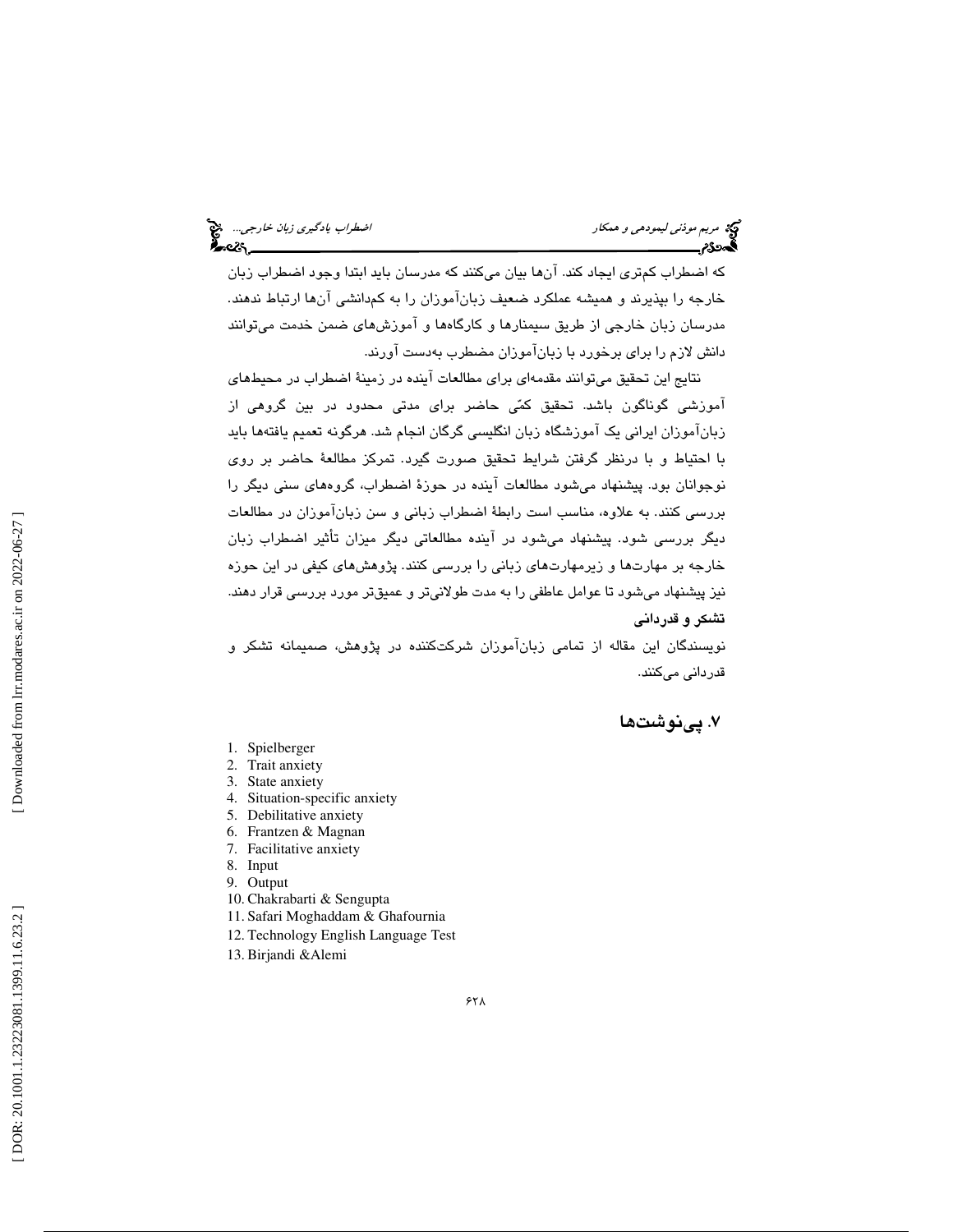# جستاره*اي زباني (بياپي 60)، بهمن و اسفند 1*394 فرانس به 130 دورة ا $\mu$  شمارة 1 (پياپي 61)، بهم*ن و اسفند 1*34 فر



- 14. Kitano
- 15. Liu
- 16. Rezazadeh & Tavakoli
- 17. Mesri
- 18. Mahmoodzadeh
- 19. Argaman & Abu-Rabia
- 20. Chen & Lee
- 21. Ghaffar Samar &Shirazi zadeh
- 22. Farsian, Rezaei, Panahandeh
- 23. Elementary
- 24. Intermediate
- 25. Advance
- 26. Cognitive test anxiety and academic performance questionnaire
- 27. Likert scale
- 28. Na
- 29. Safari Moghaddam &Ghafournia
- 30. Ewald
- 31. Sadighi

### **8. References**

- Amengual-Pizzarro, M. (2018). Foreign language classroom anxiety among English for Specific Purposes (ESP) students. *International Journal of English Studies, 18*(2), 145-159.
- Anyadubalu, C. C. (2010). Self-Efficacy, anxiety, and performance in the English language among middle-school students in English language program in Satri Si Suriyothai School, Bangkok. *International Journal of Social Sciences. 5*(3), 193-198.
- Argaman, O. & Abu-Rabia, S. (2002). The influence of language anxiety on English reading and writing tasks among native Hebrew speakers. *Language, Culture and Curriculum, 15(2)*, 143-160.
- Atasheneh, N. & Izadi, A. (2012). The role of teachers in reducing/increasing listening comprehension, Test anxiety: A case of Iranian EFL learners. *English Language Teaching, 5*(3), 178-187.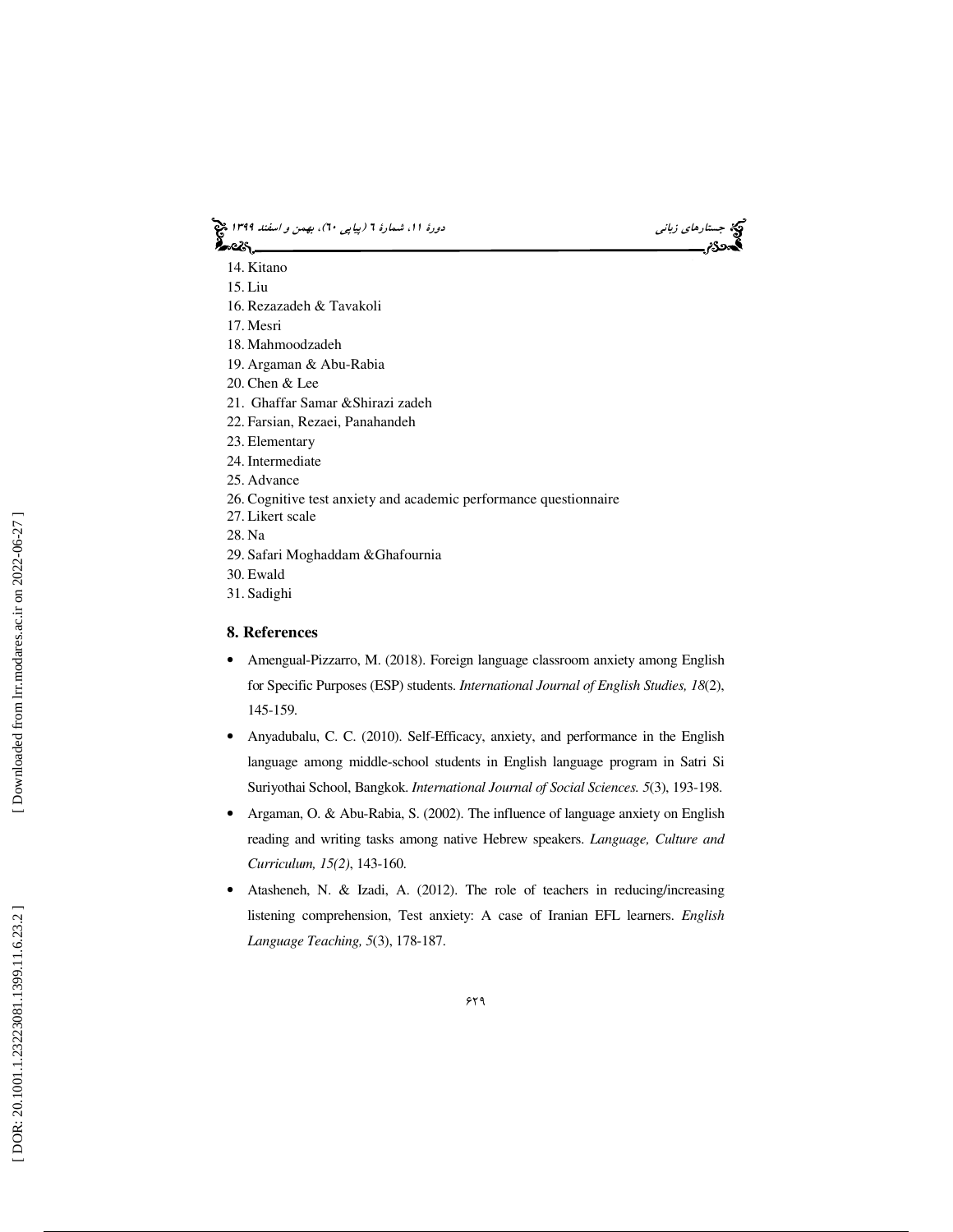### اضطراب يادگيري زبان خارجي... ર્ક∼લ્લ<sub>ે.</sub>

مريم موذني

- Atef-Vahid, S. & Fard Kashani, A. (2011). The effect of English learning anxiety on Iranian high-school students. *English Language Achievement*. *BRAIN, 2*(3), 29-44.
- Batumlu, D. Z. & Erden, M. (2007). The relationship between foreign language anxiety and English achievement of Yildiz Technology University School of foreign learners' preparatory students. *Journal of Theory and Practice in Education*. *3*(1), 24-38.
- Birjandi, P. & Alemi, M. (2010). The impact of test anxiety on test performance among Iranian EFL learners. *BRAIN. 1*(4), 44-58.
- Brown, D. H. (2007). *Principles of language learning and teaching.* White Plains, New York, NY: Pearson Education.
- Cassady. J. C. & Johnson. R. E. (2002). Cognitive test anxiety and academic performance. *Contemporary Educational Psychology*, *27*(2), 270-295.
- Chakrabarti, A. & Sengupta, M. (2012). Second language learning anxiety and its effect on achievement in the language. *Langauge in India*, *12*(8), 50-78.
- Chan, D. Y. C. & Wu, G. C. (2004). A study of foreign language anxiety of EFL elementary school students in Taipei county. *Journal of National Taipei Teachers College, 1*7(2), 287-320.
- Chapell, M.S., Blanding, Z.B. & Silverstein, M.E. (2005). Test- anxiety and academic achievement in undergraduate and graduate students. *Journal of Education Psychology*, *97*(2), 268-278.
- Chen, M. C. & Lee, T.H. (2011). Emotion recognition and communication for reducing secondlanguage speaking anxiety in a web-based one-to-one synchronous learning environment. *British Journal of Educational Technology. 42*(3), 417- 440.
- Cheng, Y. (2002). Factors associated with foreign language writing anxiety. *Foreign Language Annals. 35*(6). 647-656.
- Dörnyei, Z. (2005). *The psychology of the language learner*: Individual differences in second language acquisition. Mahwah, NJ: Lawrence Erlbaum.
- Ewald, J.D. (2007). Foreign language learning anxiety in upper-level classes:

Downloaded from lrr.modares.ac.ir on 2022-06-27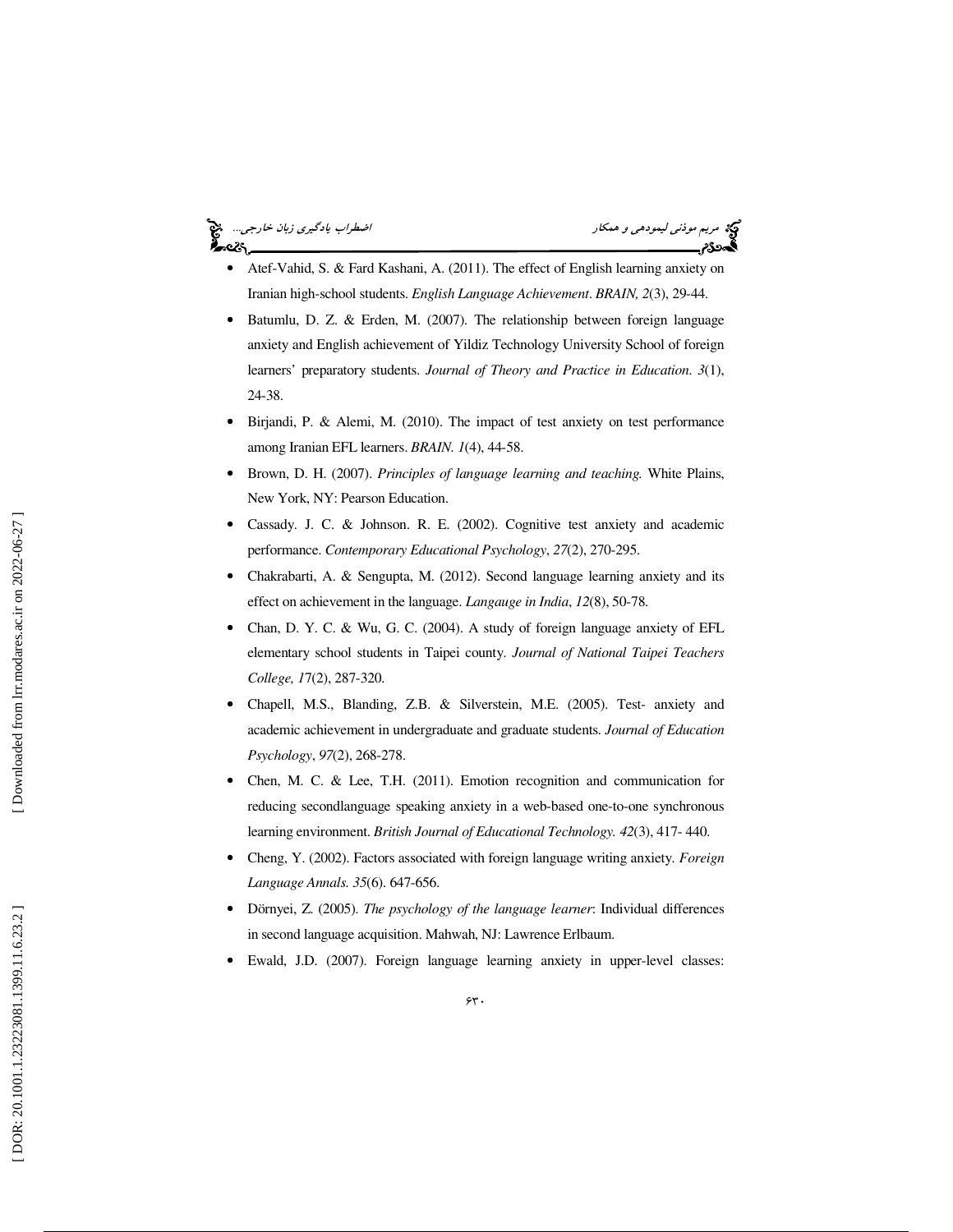### جستاره*اي زباني (بياپي 60)، بهمن و اسفند 1*394 فرانس به 130 دورة ا $\mu$  شمارة 1 (پياپي 61)، بهم*ن و اسفند 1*34 فر ⊁∼વ્લ

Involving students as researchers. *Foreign Language Annals. 40*(1), 122-142.

- Farsian, M. R., Rezaei, N. & Panahandeh, S. (2015). Correlation between achievement, motivation, emotional intelligence and the foreign language classroom anxiety in french students of ferdowsi university of Mashhad. *Language Related Research, 6*(4), 183-200. [In Persian].
- Frantzen, D. & Magnan, S. S. (2005). Anxiety and the true beginner-false beginner dynamic in beginning French and Spanish classes. *Foreign Language Annals, 38*(2), 171-190.
- Ghaffar Samar, R., Shirazizadeh, M. (2011). The relationship between perfectionism, anxiety, and language learning skills: A study in the psychology of language leraning. Linguistic Research (Jostarhaye Zabani), *2*(1), 1-19. [In Persian].
- Gardner, R.C., Smythe, P.C. & Brunet, G. R. (1977). Intensive second language study: Effects on attitudes, motivation, and French achievement. *Language Learning. 27*(2), 243-261.
- Gardner, R. C. & Lambert, W.E. (1972). *Attitudes and motivation in second language leraning.* Newbury House: Rowley.
- Gerencheal, B., Mishra. D. (2019). Foreign language anxiety among Ethiopian university EFL students. *International Journal of Innovative Technology and Exploring Engineering, 8(7c),* 43-48.
- Goldberg, L. R. (1992). The development of markers for the Big-Five factor structure. *Psychological Assessment. 4(1)*, 26-42.
- Gregersen, T. (2003). To err is human: A reminder to teachers of language-anxious students. *Foreign Language Annals, 36(1)*, 25-32.
- Gregersen, T., Horwitz, E. K. (2002). Language learning and perfectionism: Anxious and non-anxious language learners' reactions to their own oral performance. *Modern Language Journal, 86(4)*, 562-570.
- Horwitz, E. K. (1986). Preliminary evidence for the reliability and validity of a foreign language anxiety scale. *TESOL Quarterly, 20(3)*, 559-562.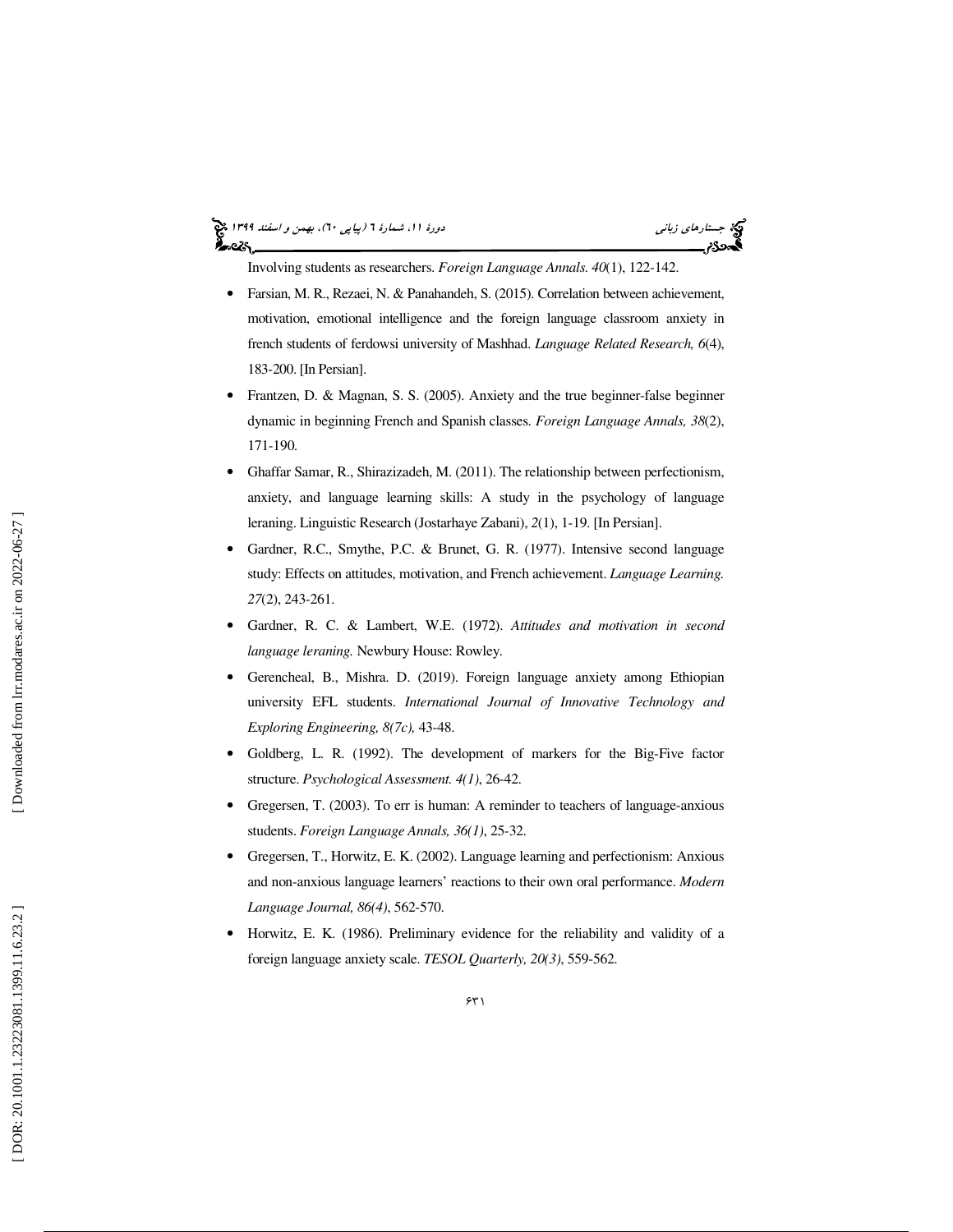### اضطراب يادگيري زبان خارجي... آصدكم

مريم *موذني ليمودهي و همكار*<br>**محمددي مر**يم

- Horwitz, E. K., Horwitz, M. B., & Cope, J. (1986). Foreign language classroom anxiety. *Modern Language Journal, 70(2)*, 125-132.
- Kitano, K. (2001). Anxiety in the college Japanese language classroom. *The Modern Language Journal, 85*(4), 549-566.
- Krashen, S. (1985). *The input hypothesis*. London: Longman.
- Kumaravadivelu, B. (2006). *Understanding language teaching:* From method to postmethod. Mahwah, N. J.: Lawrence Erlbaum.
- Lababidi, R. (2015). Language anxiety: *A case study of the perceptions and experiences of teachers and students of English as a foreign language in a higher education institution in the United Arab Emirates* (doctoral dissertation). The University of Exeter, UK.
- Liu, M. (2006). Anxiety in Chinese EFL students at different proficiency levels, *System* , *34*(3), 301-316.
- MacIntyre, P. D. (1999). Language Anxiety: A review of literature for language teachers. In D. J. Young (Ed.), *Affect in foreign language and second language learning* (24-43). New York: Mc Graw Hill Companies.
- Mahmoodzadeh, M. (2013). Investigating foreign language anxiety in Iranian classrooms: The effect of gender. *International Journal of Research Studies in Language Learning, 2*(1), 61-70.
- Male, H. (2018). Senior high school students' anxiety towards language learning skills. *Journal of English teaching, 4*(1), 1-16.
- Marcos-Llina's, & M., Juan Garau, M. (2009). Effects of language anxiety on three proficiency-level courses of Spanish as a foreign language. *Foreign Language Annals, 42*(1), 94-111.
- Mesri, F. (2012). The relationship between gender and Iranian EFL learners' foreign language classroom anxiety. *International Journal of Academic Research in Business and Social Sciences, 2*(6), 147-156.
- Mills, N., Pajares, F. & Herron, C. (2006). A reevaluation of the role of anxiety: Self-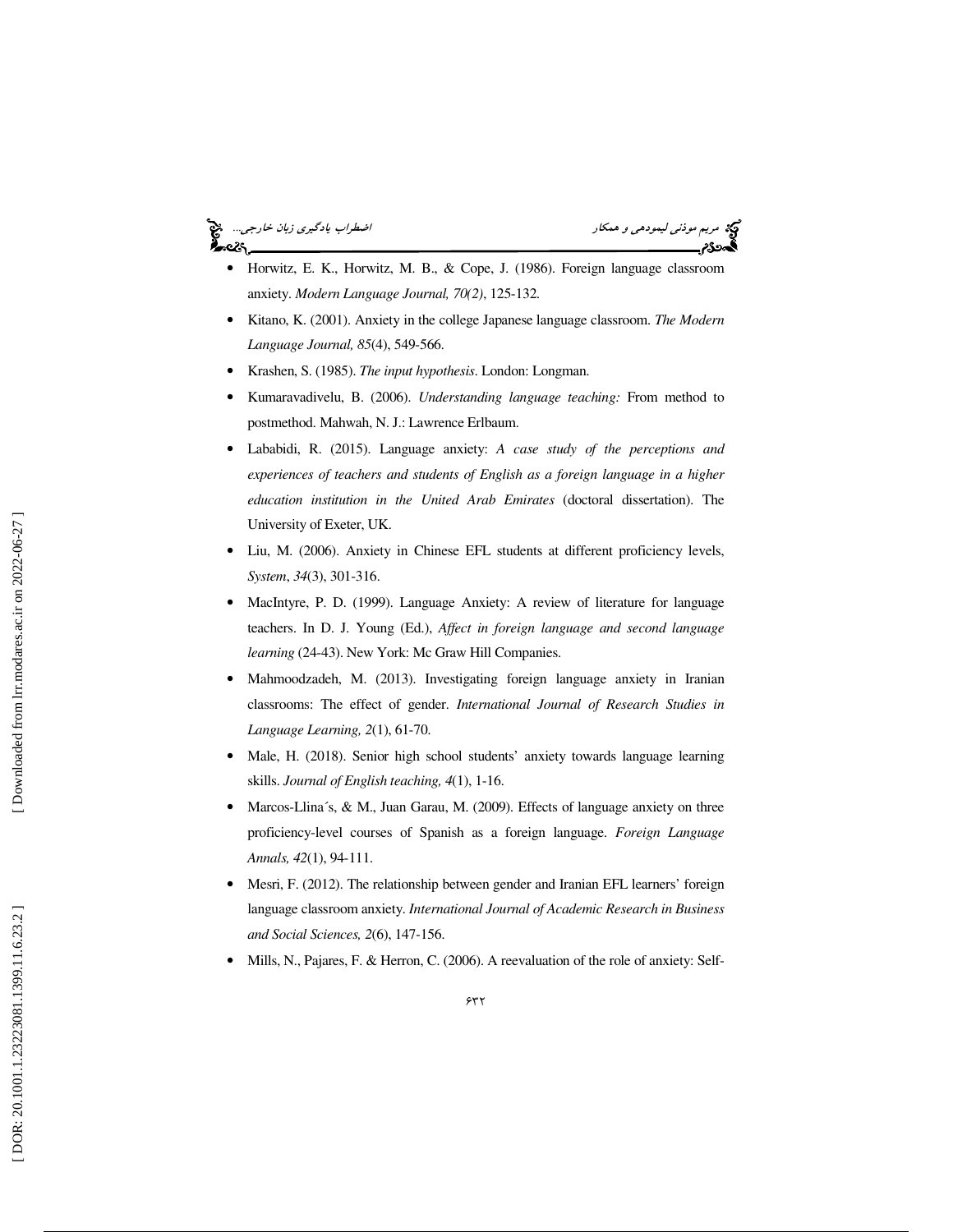# جستاره*اي زباني (بياپي 60)، بهمن و اسفند 1*394 فرانس به 130 دورة ا $\mu$  شمارة 1 (پياپي 61)، بهم*ن و اسفند 1*34 فر

efficacy, anxiety, and their relation to reading and listening proficiency. *Foreign Language Annals, 39*(2), 276 -295.

- Na, Z. (2007). A Study of High School Students' English Learning Anxiety. *Asian EFL Journal*, *9*(3), 22-34.
- Onwuegbuzie, A. J., Bailey, P. & Daley, C. E. (1999). Factors associated with foreign language anxiety. *Applied Psycholinguistics, 20(2)*, 217-239.
- Pappamihiel, N.E. (2002). English as a second language students and English language anxiety: Issues in the mainstream classroom. *Research in the Teaching of English, 36*(3), 327-355.
- R Core Team (2016). R: A language and environment for statistical computing. R Foundation for Statistical Computing, Vienna, Austria. URL http://www.Rproject.org
- Rezazadeh, M. & Tavakoli, M. (2009). Investigating the relationship among test anxiety, gender, academic achievement and years of study: A case of Iranian EFL University Students*. English Language Teaching*, *2*(4), 68-74.
- Sadighi, F, Sahragard. R. & Jafari, M (2009). Listening comprehension and foreign language classroom anxiety among Iranian EFL learners. *The Iranian EFL Journal, 3(1)*, 137-152.
- Safari Moghaddam, M. & Ghafournia, N. (2019). Elaboration on foreign language anxiety in L2 speaking: A study of Iranian EFL learners. *International Journal of Foreign Language Teaching and Research, 7*(26), 137-156.
- Salehi, M. & Marefat. F. (2014). The effects of foreign language anxiety and test anxiety on foreign language test performance. *Theory and Practice in English Studies*, *4*(5), 931-940.
- Scovel, T. (1978). The effect of affect on foreign language learning: A review of the anxiety research*. Language Learning*, *28*(1), 129 - 142.
- Shirazizadeh, M., Moradkhani, S. & Karimpour, M. (2017). Anxiety and performance in second language writing: Does perfectionism play a role? *Journal of Forein*